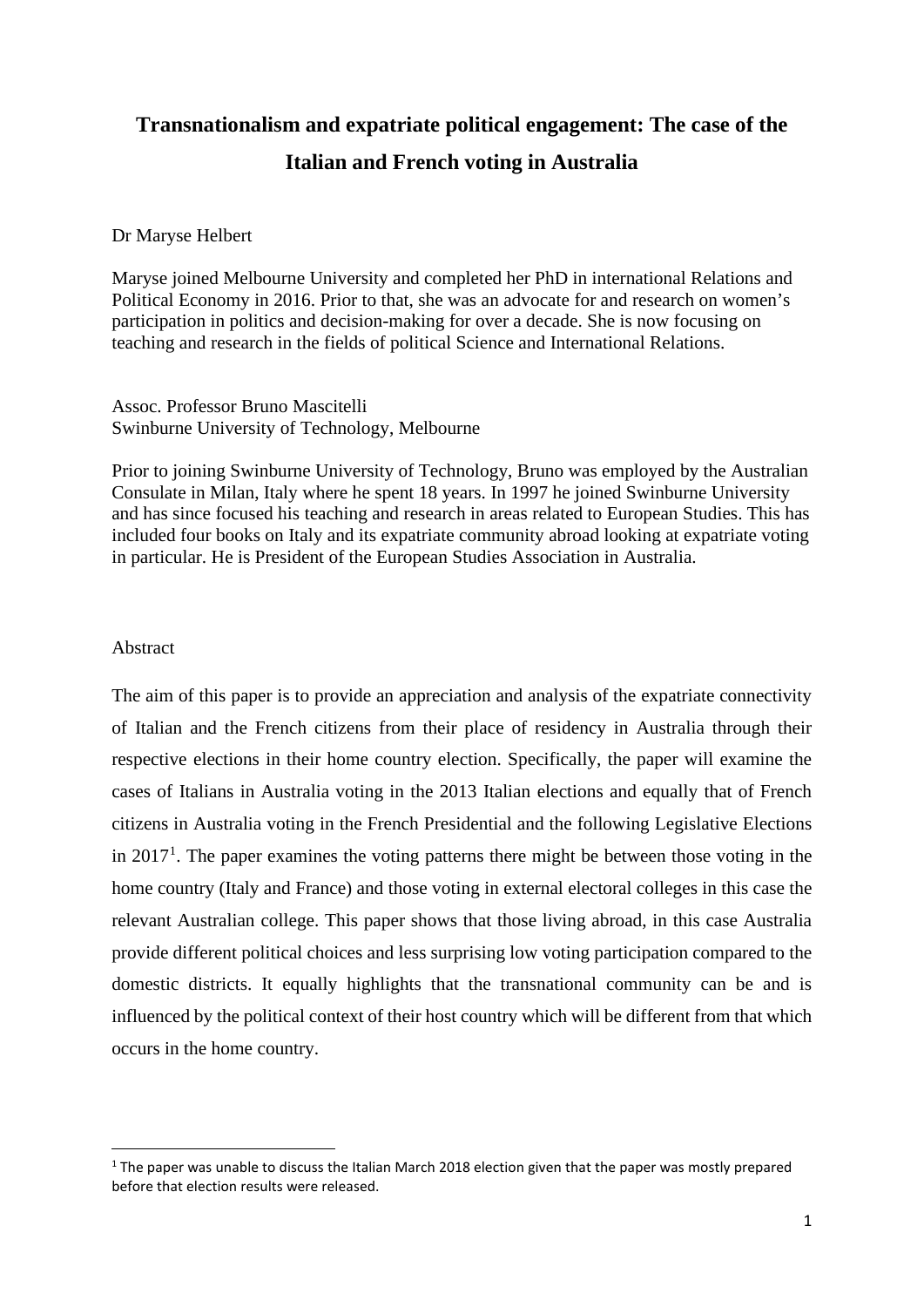#### **Introduction**

In association with ongoing migration movements globally, transnationalism and expatriate political engagement has become a more common feature in our global political activity than ever before. While in many countries, there is a tightening up of migration eligibility criteria for incoming migrants (Mares 2016), ironically there has also been an expansion of dual (and multiple) nationality access and even in some cases access to citizenship based on *jiu solis*. At the same time, many nations have gone from being emigration nations to a hybrid of both emigration and immigration simultaneously such as Italy. Besides the "normal" patterns of migration, if such a term can be used, we are also witnessing new migration patterns, which are impacted by war, misery, repression, political discrimination and more recently by climate change as the film "30 million" graphically illustrates. Adding to this complexity is the ability of these new migrations to communicate quickly and promptly through social media and other instantaneous forms of communication. The rise of social media, 24-hour media coverage and website-wifi information availability is telling many of where to go and how to go about it. Migration movement continues to be a key feature of evolving demographic makeup of nations and over time, nations and their political and democratic structures have been built from this human pool as a result of migration. Since the 1980s, a number of migration approaches have been discussed by scholars to better understand the drivers of this movement but as one scholar noted migration is complex and few models have provided sufficient understanding to allow a one type fits all (King 2012).

With large migration movements across many parts of the globe we are also evidencing greater levels of incidents of expatriate engagement either of high profile or less so. In other cases where large numbers of emigrants from countries emigrant community organisations have sought to lobby their home country to seek out representation or at least have their issues addressed in the home government. At work in these scenarios is the voice and role of expatriate communities in home politics.

The aim of this paper is to provide an appreciation of the expatriate connectivity of Italian and the French citizens through their respective elections and how these two communities responded politically in their elections from Australia. Specifically the paper will examine the cases of Italians in Australia voting in the 2013 Italian elections and equally that of French citizens in Australia voting in the French Presidential and Legislative Elections May 2017. The Italian referendum of December 2016 was not a useful comparative example as the political behaviour around referendums work very differently and fail to meet a comparative equation and therefore could distort the comparison. Equally the Italian March 2018 elections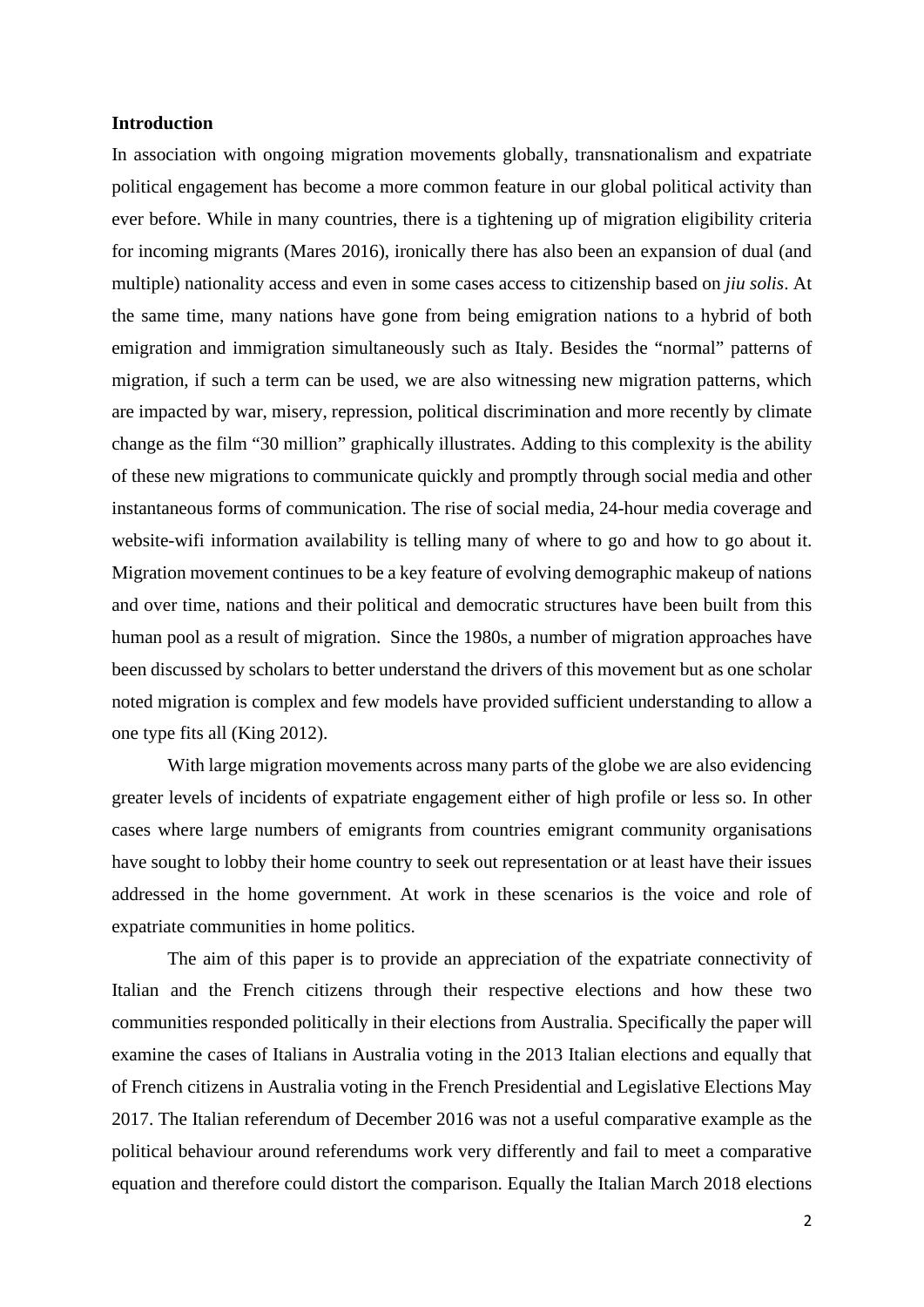occurred soon after the completion of this paper and therefore is not considered in this analysis. The paper will examine the voting patterns there might be between those voting in the home country (Italy and France) and those voting in external electoral colleges in this case the relevant Australian college. What do these voting patterns tells, what are the consequences of this vote in the two jurisdictions and what does it say for democracy both in the home country as well as in the host country? For purposes of clarity and simplicity Italians in Australia will be referred to as Italian-Australians and the same will apply to the French-Australians.

#### **Transnationalism at the heart of expatriate political engagement**

Transnationalism is when populations migrate to another country to settle and simultaneously seek out ongoing connections with their home country (IOM 2010). Moreover, migrants make major sacrifices and investment in keeping an involvement in the activities of their home country including travel to and from their original home (Portes 1999). These engagement activities have ranged from return remittances, economic support, investment and family welfare. The activity that most interests this paper is that of political transnationalism.

The legitimacy of the inclusion of non-resident citizens in elections of their countries of origin has been debated for years (Lafleur 2008). According to Bauböck (2007) involving expatriates into the political life of their homeland is one of the possible ways by which countries can include minorities living far from their country of origin. Most of the time, the political engagement of migrants has been supported and justified especially for first generation of migrants who relocate in a foreign country (Rubio Marin 2006).

The engagement of transnational communities (and therefore former migrants) in the political life of their country of origin has become a common electoral practice around the world. In the last count of such an activity, more than 120 countries implemented expatriate voting policies in one form or another worldwide (IDEA & IFE Report 2007). The involvement of expatriates in the political life of their homelands has been considered a crucial strategy of expanding and nurturing the connection and the sense of belonging of migrants and their descendants living outside their homeland borders (Vertovec 2004). This practice has been also defined a strategy for the diaspora integration implemented by countries that have been affected by migration waves.

In the European Union, these include nations such as Croatia, France, Italy, Portugal and Romania, which have created what have been defined "foreign constituencies" (Hutchenson & Arrighi 2014). Within these constituencies, migrants can vote their own representatives in the homeland parliament. The presumption is that this representation is to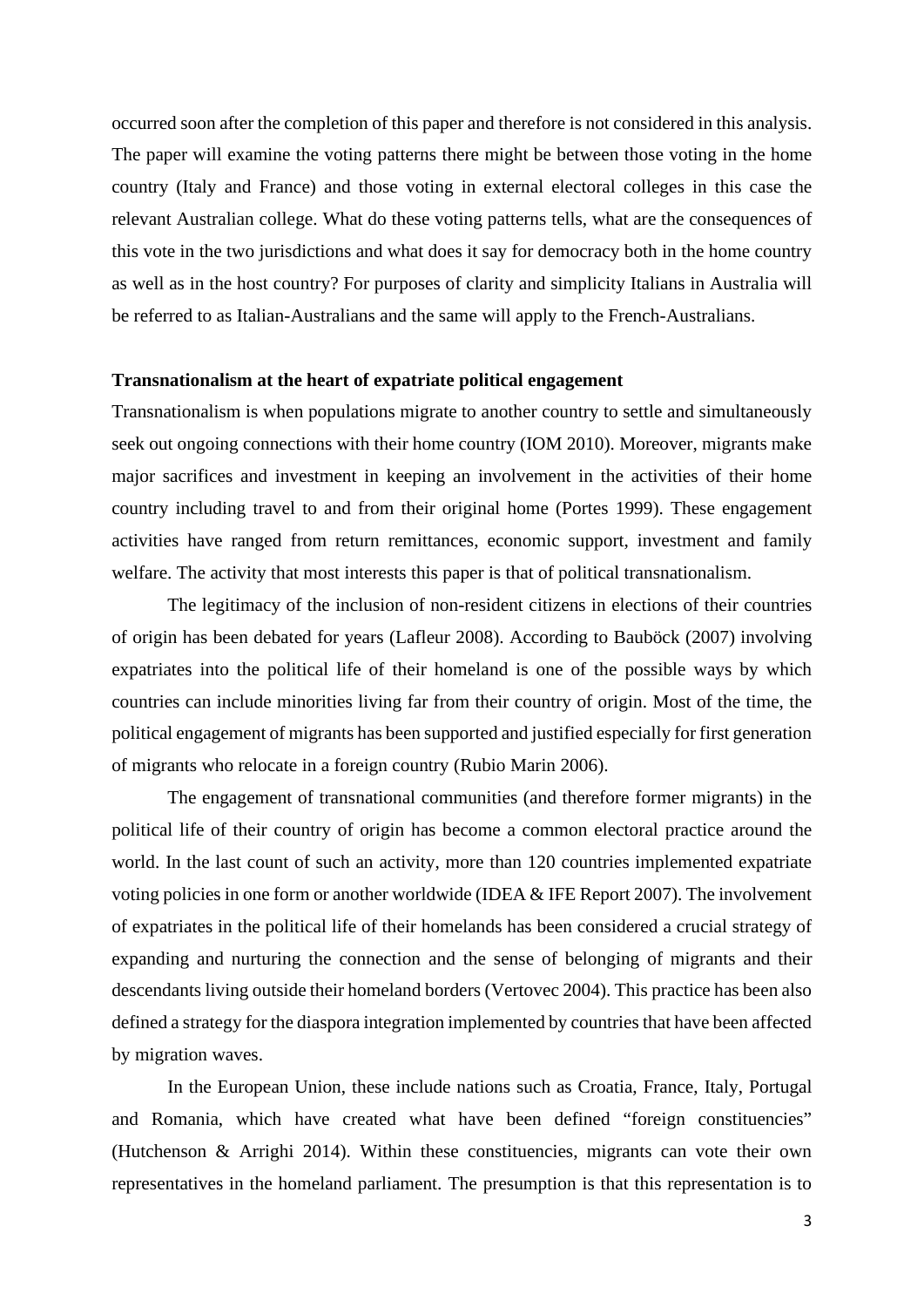serve the interests of the transnational communities in their home countries. Among these EU states, the expatriate voting system in Italy is the most far-reaching and as such the most controversial. The 2001 inclusion of Italian citizens abroad in the electoral process with the creation of the foreign constituency has become, though not originally intended, a 'game changer' after its first implementation in the 2006 Italian election.

Much research has been conducted to provide both a normative and empirical discussion of the phenomenon of political transnationalism (Barry, 2006; Bauböck 2007). The assumption in this paper is that nation-states foster the connection with migrants for specific and idiosyncratic domestic political reasons. Key to the theme of this paper is the question of whether political engagement with the expatriate community is one seeking genuine interest towards the political inclusion of transnational communities abroad. This may not always be evident.

The arguments used to support the extension of the enfranchisement of external citizens living abroad are different. A first motivation for the implementation of expatriate voting policies is the economic contribution migrants give to counties of origin by sending financial support to their family at home. Secondly, since many migrants relocate due to circumstances and against their will, for instance during and after conflicts, countries feel obliged to maintain connections with citizens abroad. Thirdly, migrants, especially the first generation of migrants, demonstrate to maintain strong connections with the homeland through the language, their culture and family. The cultural ties most of the time include great interest of migrants towards the political life of their home country. For this reason, cultural connections largely contribute in the debate in favour of the political engagement of migrants.

Migrants' involvement from an economic perspective appears to be one of the stronger reasons to support the legitimacy of political participation of citizens living abroad. Sending countries often require citizens residing abroad to pay taxes in their country of origin. In these circumstances, migrants are legitimised to have a saying in political future of a country in which they do not reside anymore but with which they still have economic connections (Lopez Guerra 2005). However, the economic reasons alone are not entirely convincing. According to Rubio Marin (2006) migrants should be interested and aware of homeland political events in order to participate responsibly during the election since their votes can influence the political outcome of the country of origin.

# **Political transnationalism**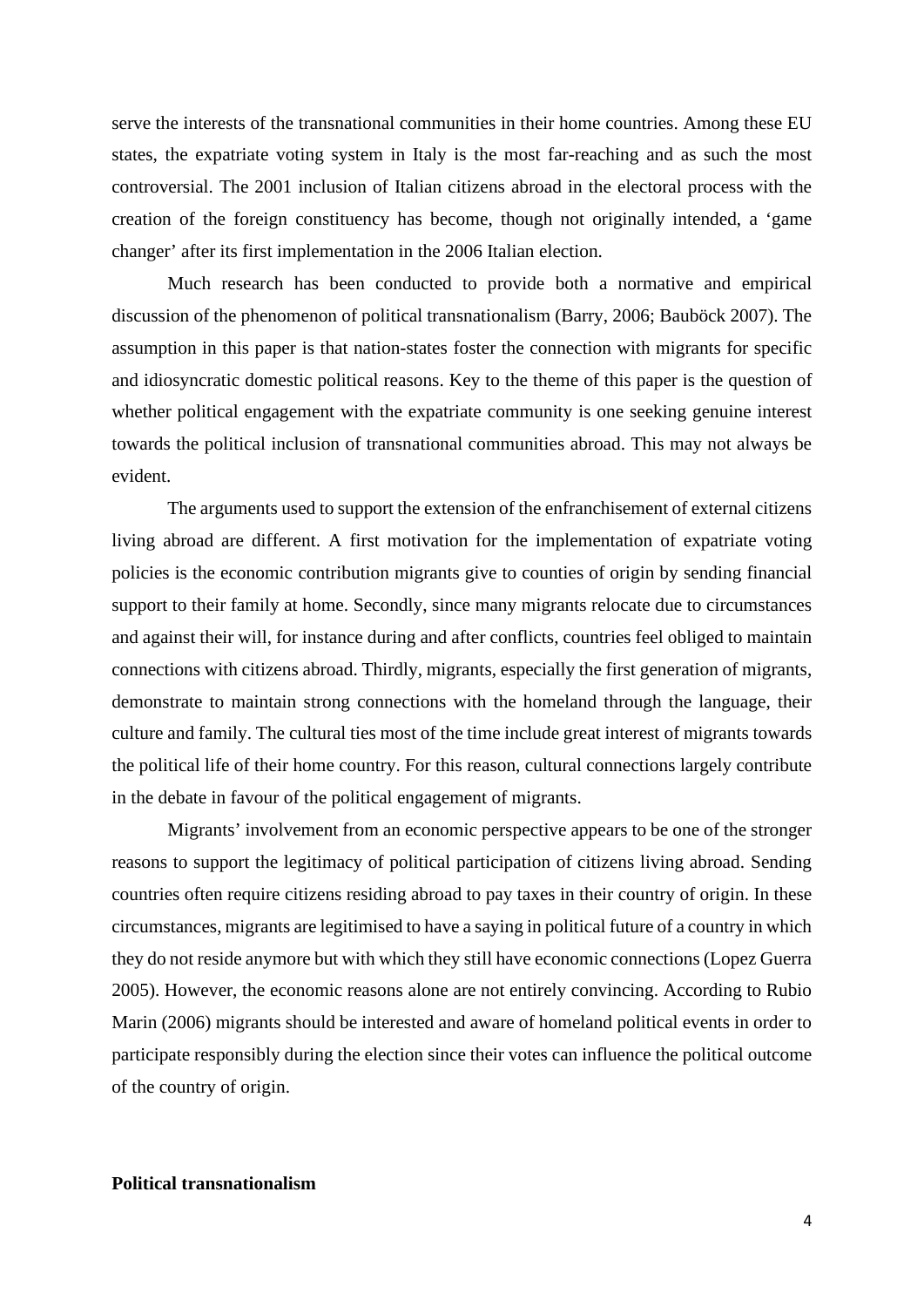There are different reasons for the extension of the enfranchisement to citizens living outside national borders. The political engagement of migrants has frequently been supported and justified for first generation of migrants who relocate to a foreign country (Rubio Marin 2006). However, there are numerous motivations that foster the inclusion of emigrants in the political life of the country of origin. A first motivation is the economic contribution migrants make to the country of origin, sending remittances to support their families at home. Secondly, citizens living abroad can be included in the electoral process if they have experienced forced migration and they had to relocate often against their will. Thirdly citizens, especially first generation emigrants, usually maintain a strong connection with their homeland due to their language, culture and family connections. This interest can also include political interest in the events in the country of origin.

Engaging emigrants from an economic perspective is one of the main reasons why emigrants are also included in the electoral system of the country of origin (Lopez Guerra 2005). Citizens living abroad can be impacted by taxation commitments from the country of origin. Even though they do not reside in their home country any longer, they may still be in possession of a previous residence or other related property, which the sending country may require fiscal returns from. However, states allowing expatriates to participate in the political life of their home countries should not be solely due to economic factors. Citizens living abroad should also share a degree of interest towards the political affairs of the sending country in order to participate responsibly (Rubio Marin 2006).

The implementation of expatriate policies has raised the question whether migrants should be entitled to interfere in electoral outcomes and governance of nation-states in which they do not reside. In some cases, migrants are invited to participate in the political life of their homeland supporting political parties' campaigns abroad (Barry 2006). Despite some level of political engagement from abroad, it has been argued that migrants should not be included in the political election system of their country of origin because they will never be affected by the decisions made by the government since they no longer live in that country and reside elsewhere (Rubio Marin 2006).

Despite the criticism towards the political inclusion of non-resident citizens, these policies have found significant support among national political parties. According to Bauböck (2009), political parties are the first stakeholders in maintaining a connection between migrants and their homeland. Homeland political parties have established external offices in the hosting countries, associations based on their area of origin (e.g. regional clubs) and have developed strong networks among migrants. The aim of these networks is to lobby their home government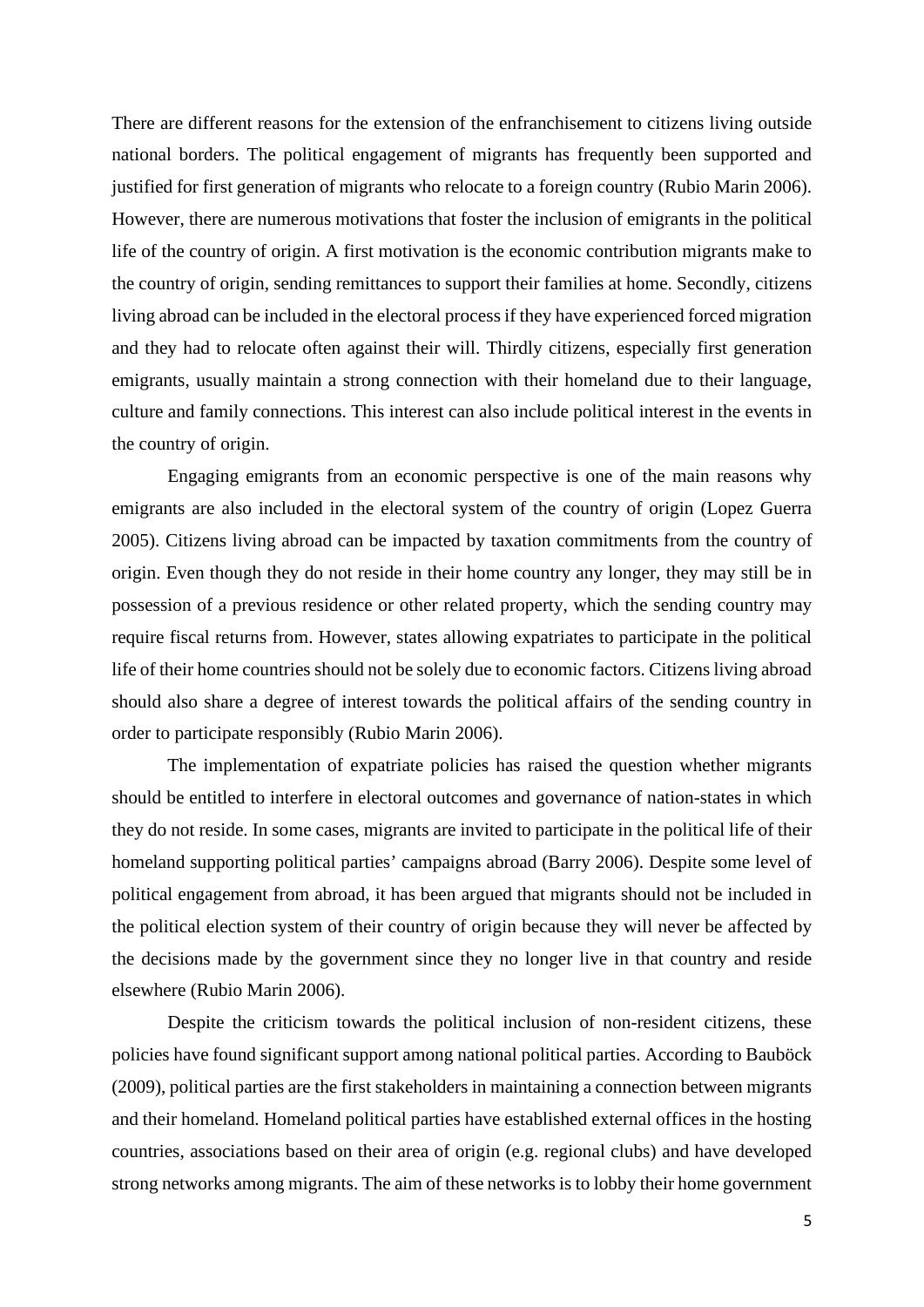and influence them in the decision making process about matters that can affect transnational communities such as citizenship and the expatriate vote (Portes 1999).

Expatriate voting and political engagement throughout the world is becoming a more common activity and more widespread than might initially appear. According to the IDEA (2013), more than 150 countries have some form of expatriate voting system allowing citizens of a home country to vote in domestic elections and forms of political representation. While many of the activities of newly migrated communities will be economic often in support of family who have not migrated and therefore the recipient of remittances and other economic support activities, as the newly migrated person settles in their home, for temporary or permanent basis, political contact slowly emerges and is developed.

Both Italian and French expatriate communities abroad have developed stable forms of political engagement for their citizens abroad over the last decades. Alongside political systems allowing for engagement there are also organisations of emigrant bodies which act as conduits and lobbies for the home country.

#### **Expatriate voting around the world: The case of Italy**

As a background note to the Italian case of expatriate voting, the Italian Constitution of 1948 noted the right of all Italians, irrespective of their location or residency, the right to participate in Italian elections in Italy. As such, in 2001 after many decades of debating and stalling, and a need to change the constitution to allow Italians abroad to participate in elections, the Italian government passed a law permitting expatriate voting and representation. This very elaborate system allowed for Italians abroad voting for their own representatives across four large external colleges. These external colleges representing Europe, North America, South America and Asia-Africa-Oceania and Antarctica (rest of the world) would account for 12 House of Deputy representatives and six senators who sit in the Italian Parliament and vote generally with their political colleagues in Italy for Italian legislation. This includes voting for government majorities when this is called for. No other country in the world developed such an elaborate political system of representation for its expatriates as this one. However, this system is not without its detractors and controversy (Mascitelli et al. 2013).

The structure of the external colleges has borne much criticism due to their size and geographical coverage. Some of these geographical districts have an enormous territory to cover and for this reason, the representation of Italians living abroad can be both inefficient and unfair. As electoral results confirmed, due to the large presence of Italians in Australia, the representatives for the AAOA district will most likely come from Australia, leaving Italians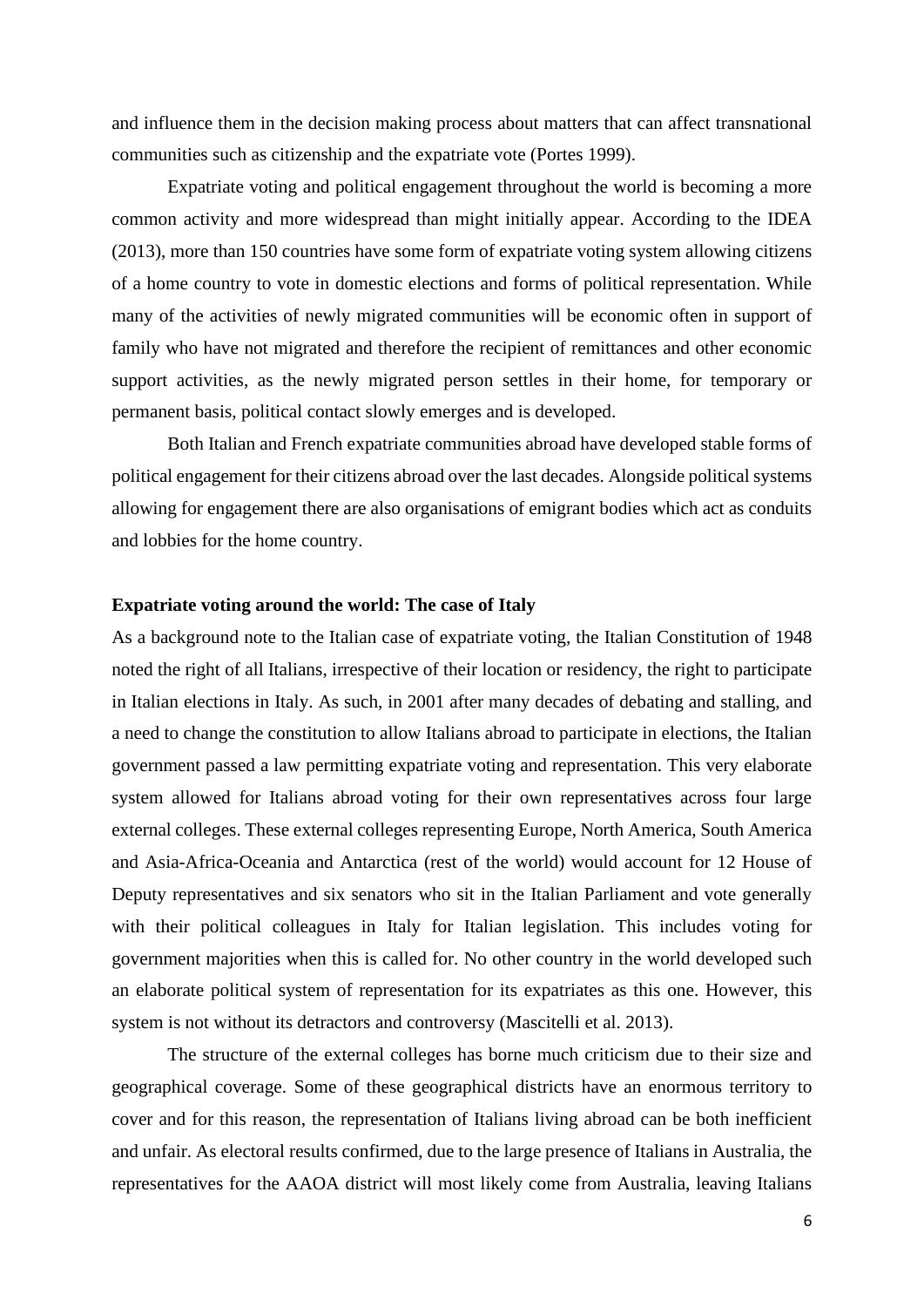residing in Africa and Asia with no representatives coming from these parts of the world (Mascitelli & Battiston 2008).

Another area of concern is the manner in which the vote is conducted meaning the system of voting by correspondence. The fact that voters cast their vote by correspondence rather than at ballot stations is considered by some to be of concern because of the potential abuse and interference, which can take place. The voting by correspondence does not provide any certainty about the identity of the voter. The fact that the secrecy and personality of the vote are criteria that are not guaranteed by the mailing system has been identified as an issue which violates the principles of the Italian Constitution. In order to address the issue of the privacy of voting on election day, polling stations should be created at Embassies and Consulates where Italian citizens can cast their vote in person.

While there are many strands of debate on why and how Italians around the world will take part in Italian elections the decades long controversy was eventually realised in its first real test in 2006 when Italy conducted its first election involving Italians abroad. The result was immediately shrouded in controversy as Silvio Berlusconi the leader of the centre-right government, lost the elections by a handful of votes. Indirectly this defeat was partially as a result of the poor showing abroad throughout the expatriate community. While Berlusconi expressed his fury against the expatriate community for its electoral behaviour (not voting for his party), the result provided an initial red flag in which the expatriate community behaved very different politically to the manner in which the Italians voted in Italy (Battiston & Mascitelli 2008). The elections in 2008 and again in 2013 showed in various facets that the electoral behaviour of expatriates abroad was somewhat different to that in Italy often voting in complete contrast than the Italians in Italy voted.

The Italian expatriate law of 2001 was approved by an overwhelming majority of the Parliament at the time. The opposition to this legislation was only expressed from the extremes of the political spectrum – the far right and the far left. The real concern with legislation occurred when it was realised that there had been an under-estimation of the impact of the expatriate vote and that it could be a "game changer". It was never intended to have this political impact. It was only after the first election in 2006 that the seriousness of this initiative emerged and some policy makers as well as legal authorities began to see serious omissions in this implemented legislation. One of Italy's most reputable political scientists, Giovanni Sartori (2004) realised the error in the legislation and said so. He defined the legislation and its practical implementation as a "foolish and senseless" project (Sartori 2004). Because of the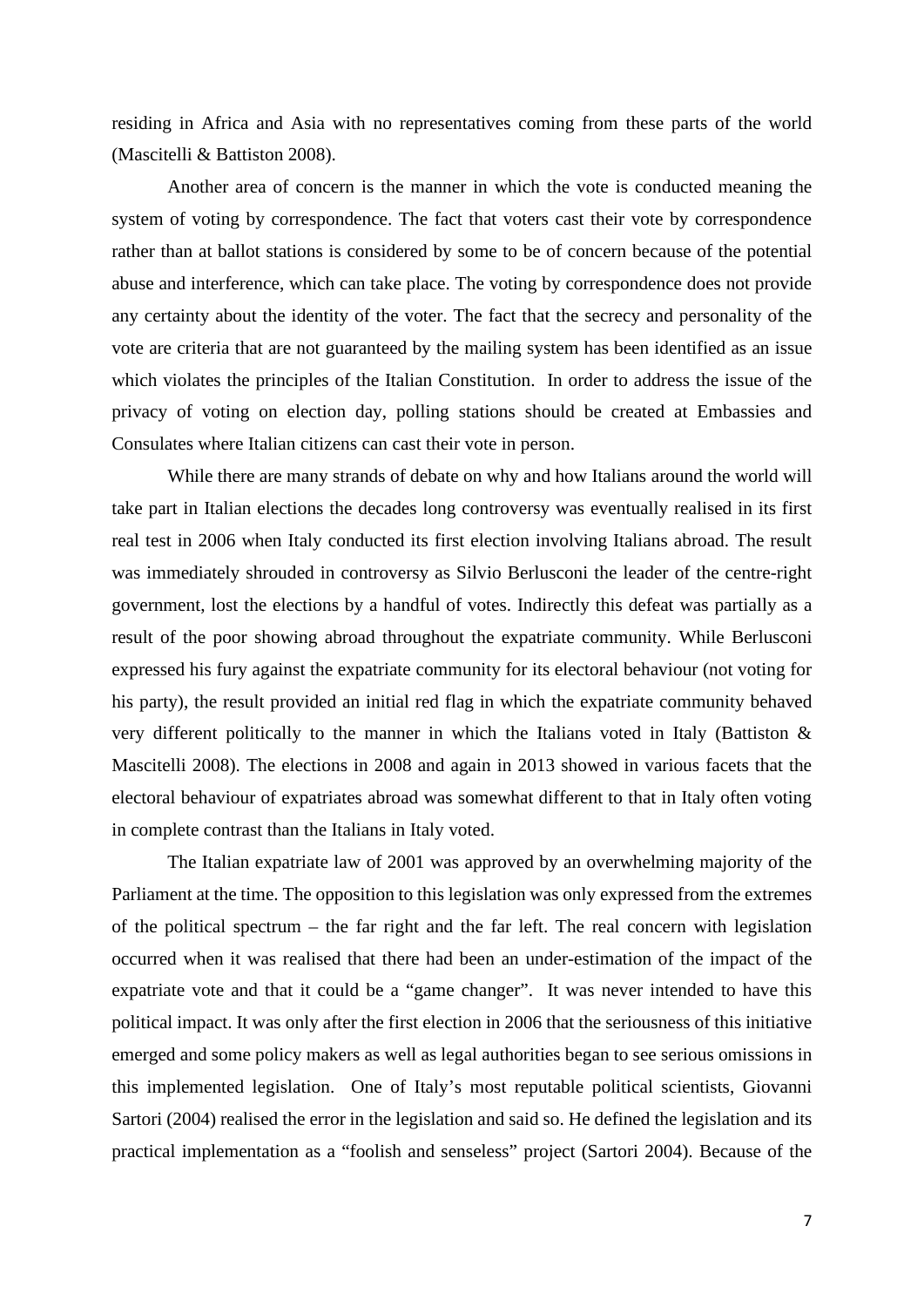lengthy and complex method of introducing the law, the manner of changing the law would be equally as laborious.

Other criticisms have been in relation to the impact of votes on the electoral results. Votes coming from overseas were never conceived to be influential in the count to determine the majority in parliament and votes collected in the foreign constituency were considered separately with no direct implication on the electoral outcomes (Vigevani 2002). Furthermore, the voting system in the foreign constituency is different compared to the voting system used in the Italian electoral law for domestic districts. While in Italy, the electoral law followed the first-past-the-post system, in the foreign constituency the system is based on the proportional representation system. Some concerns about the representation methods were brought to the attention of the Parliament from the MP Boato who stated that expatriate voting policy goes against the electoral rights of equality promoted by the Italian Constitution. The foreign constituency, together with the limitations for candidates based on the residency principle, are the two key elements that makes this law unique within the Italian context and around the world (Tarli Barbieri 2007).

A matter of practical significance when discussing expatriate voting is the freedom to engage in the distribution of electoral propaganda as well as the way in which voting is conducted. These matters acquire greater attention when one considers that voting and propaganda circulation is occurring on the soil of a host country. In the case of Italy, this matter alone caused great tension when Italian authorities discussed the practicalities of Italians voting in Italian elections especially in the case of Australia and Canada whereby these countries had a large presence of Italian citizens on their soil and were concerned about the violation of their sovereignty (Mascitelli et al. 2013). Australia and Canada, for instance, initially did not support Italian expatriate voting policy because they were concerned about the spill over into their societies of political squabbles originating from a nation far away. For this reason, Italy in the case of Canada was obliged to accept the restrictive conditions laid down by the Canadian government, which forbid public meetings and only permitted voting through correspondence. The consequences of these restrictions showed up the differences between the electoral systems implemented for the domestic electorate and that for the foreign constituency, which were unable to offer the same conditions and political access.

#### **The 2013 and 2008 Italian elections and the expatriate vote from Italian-Australians**

The election results from the Africa, Asia, Oceania and Antarctica college which is where Australia is located, provided a different set of electoral results from that which resulted in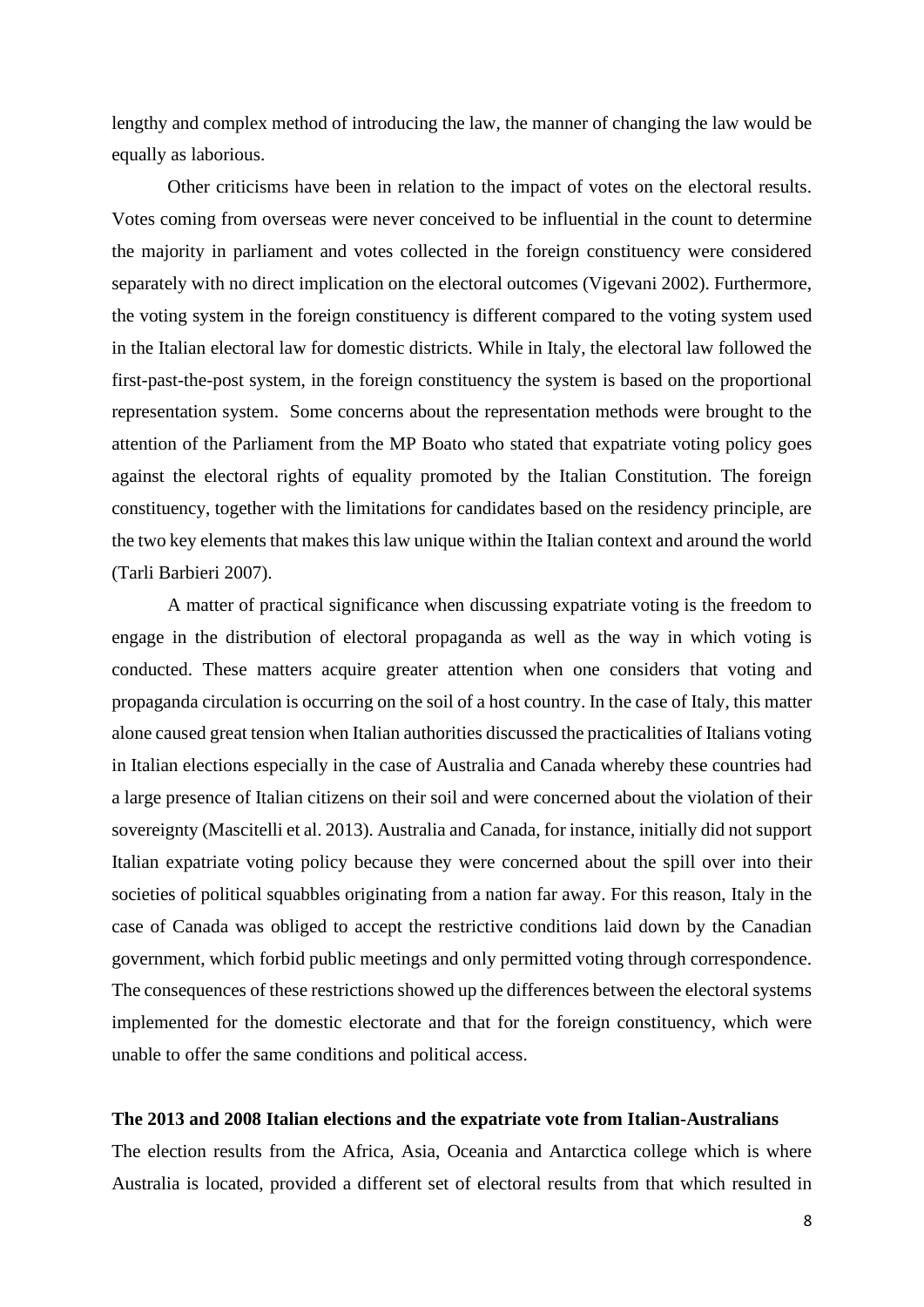Italy. In the elections of 2013 for example the Mario Monti, who had been caretaker prime Minister in Italy for most of 2012 with his coalition called "With Monti for Italy" polled only 11 per cent in Italy while in the Australian college (AAOA) he polled double that figure (28.96 per cent). In addition, in 2015 the Five Star Movement in Italy polled 25.5 per cent while in the Australian college (AAOA) it only polled 15 per cent of the vote.

**Table 1: 2013 elections – House of Deputies results for the external college Africa, Asia, Oceania and Antarctica (AAOA)**

| Party or Electoral Coalition | Total number of vote |       | % of vote Seats allocated |
|------------------------------|----------------------|-------|---------------------------|
| <b>Democratic Party</b>      | 14,741               | 33.16 |                           |
| With Monti for Italy         | 12,872               | 28.96 |                           |
| People for Freedom Party     | 10,103               | 22.73 |                           |
| <b>Five Star Movement</b>    | 6,728                | 15.13 |                           |
| Electoral turnout            |                      | 30.01 |                           |

Source: http://elezionistorico.interno.gov.it/index.php?tpel=C&dtel=24/02/2013&tpa=E&tpe=- A&lev0=0&levsut0=0&es0=S&ms=S

Similar trends and contrast between the Italian election vote in Italy as opposed to that in the Australian electoral college AAOA can be said about the 2008 elections though not as extreme. In 2008, the Five Star Movement did not exist. On the other hand, the Berlusconi People for Freedom Party received a 37 per cent vote in Italy but 43 per cent vote in the AAOA.

**Table 2: 2008 election – House of Deputies results for the external college Africa, Asia, Oceania and Antarctica (AAOA)**

| 1.222                        |                      |           |                 |
|------------------------------|----------------------|-----------|-----------------|
| Party or Electoral Coalition | Total number of vote | % of vote | Seats allocated |
|                              |                      |           |                 |
|                              |                      |           |                 |
| Democratic Party             | 21.295               | 44.66     | 1               |
|                              |                      |           |                 |
|                              |                      |           |                 |
| People for Freedom Party     | 20,533               | 43.06     |                 |
|                              |                      |           |                 |
|                              |                      |           |                 |
| Union of the Centre          | 3,027                | 6.34      |                 |
|                              |                      |           |                 |
|                              |                      |           |                 |
| The Rainbow left             | 1,717                | 3.6       |                 |
|                              |                      |           |                 |
|                              |                      |           |                 |
| Socialist party              | 1,110                | 2.32      |                 |
|                              |                      |           |                 |
|                              |                      |           |                 |
| Electoral turnout            |                      | 37.91     |                 |
|                              |                      |           |                 |
|                              |                      |           |                 |

Source: http://elezionistorico.interno.gov.it/index.php?tpel=C&dtel=24/02/2013&tpa=E&tpe=- A&lev0=0&levsut0=0&es0=S&ms=S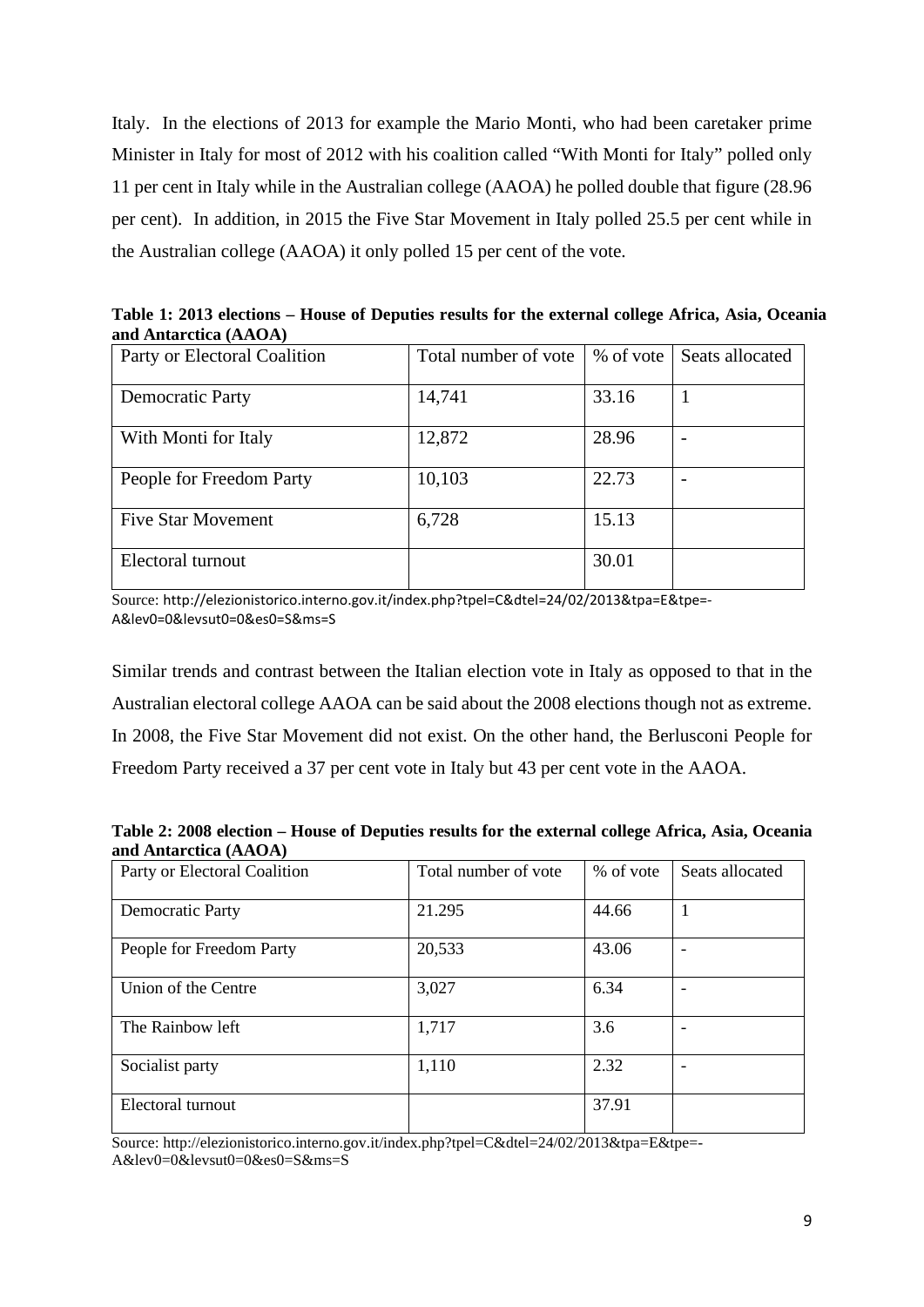The reasons for these discrepancies of differences are many. In some cases, the elections are primarily decided by the personalities standing. This is especially the case in the external colleges where the personalities have a far more intimate relationship with their voters irrespective of the party they are standing for. The role of the media in external voting can create some level of difference as noted by the Australian media support for Mario Monti (thereby bringing more votes to his coalition) and the Australian media negative view of Berlusconi resulting in lower levels of support for Berlusconi's coalition in the Australian electorate (AAOA). However, these reasons are anecdotal and speculative and would be required to undergo stronger and validated evidence observation.

#### **Expatriate voting: The case of France**

With 1.3 million expatriate voters registered in 2012 – the same electoral weight as Paris (Béglé 2017) – the French government has tried over the years to capture the political attention of expatriates, albeit with little success and at a very high cost. Harnessing the voting power of French expatriates and their political engagement in France has been an issue since the Revolution. At first, the issue was about the status and democratic representation of French citizens living either in French colonies or foreign countries. Later, the government saw French expatriates as an asset for promoting French culture abroad, but also a geopolitical stake due to the increasing number of French citizens living abroad (Le Luyer 2016, Ricout 1999). In December 2008, there were 1,428,046 persons on the French Citizen Living Abroad Register while in December 2017 there were 1,821,519 in 168 countries – an average annual increase of 3.24% (Brennetot, Colange 2009, France Diplomatie 2017).

It was in 1949 that expatriates were granted the right to vote for Senators. Three seats out of the 230 members of the Senate (then called le Conseil de la République) represented the rest of the world, divided into three parts; Europe, America and Asia-Oceania (Assemblée des Français de l'Etranger 2009, Collard 2013). These three senators are elected through the electoral college of the High Council of French Citizens Living Abroad (Conseil Supérieur des Français de l'Etranger, CFSE). Created in 1948, the High Council was composed of the 55 members where eight seats and 42 seats were, respectively, attributed to the heads and elected representatives of four organisations representing the interests of French citizens abroad: l'Union des Chambres de Commerce Françaises à l'Etranger, la Fédération des Anciens Combattants, l'Union des Français de l'Etranger. An additional five members of the Council were appointed by the Foreign Minister (Assemblée des Français de l'Etranger 2009).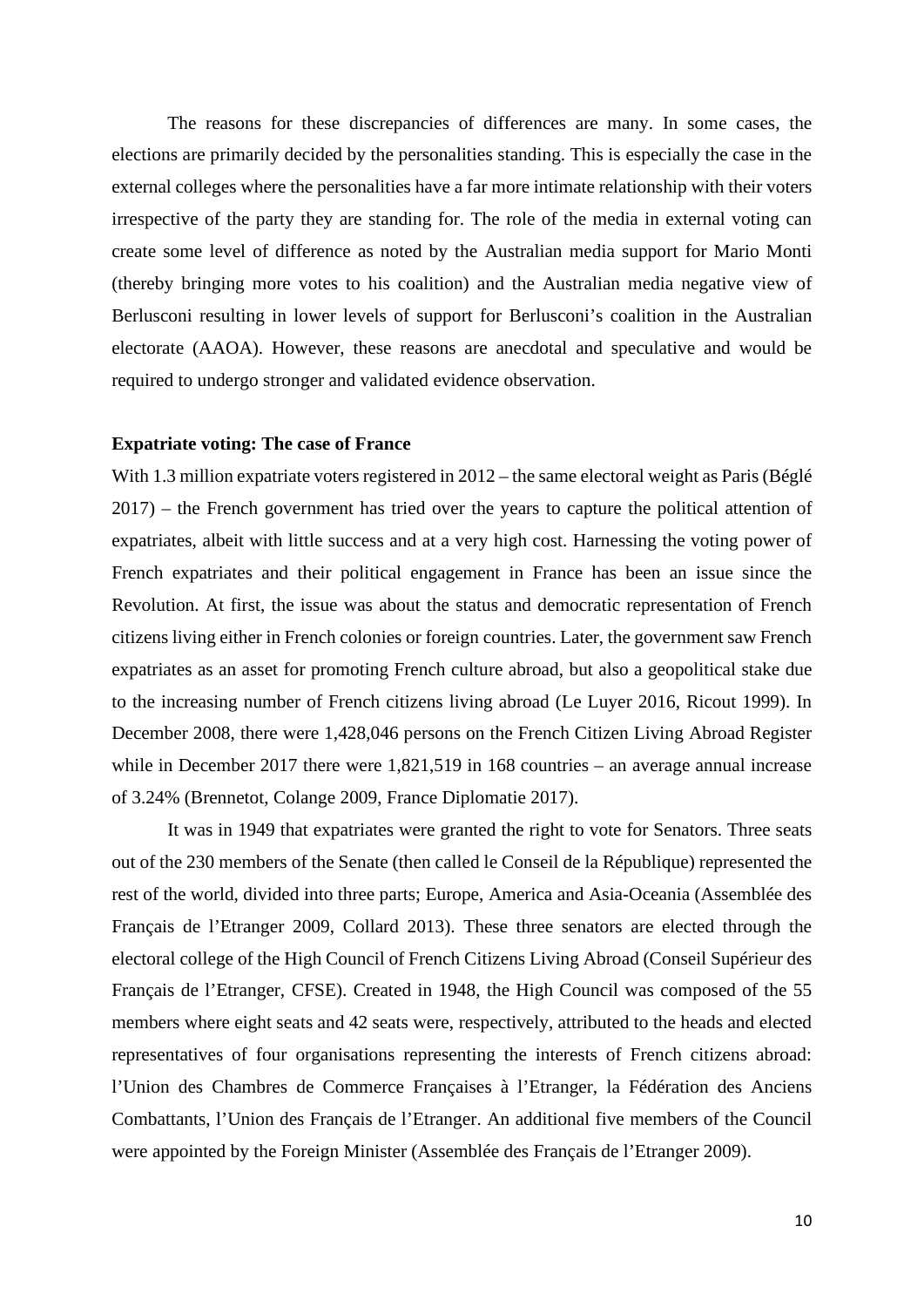The CSFE had three main tasks, which were aimed at harnessing the French patriotism of the expatriate population. First, it had to organise the election of the three Senators through its electoral college (Loi Organique 76-97 1976). Second, a register was opened for expatriates since it became a requirement to either register or be a member of one of the organisations representing the interests of French citizens abroad (mentioned above) in order to vote. This register was also used to better understand the expatriate population. A final role of the CSFE was to take charge of the government's duty of care for expatriates, on issues such as school fees, tax and inheritance.

However, the CSFE was criticised for being far too sympathetic to right leaning parties as all its senators were right-leaning candidates (Collard 2013, 217). These criticisms were further fuelled by the then President Valéry Giscard D'Estaing granting expatriates the right to vote for the European, Presidential Elections and Referendums. The expanded voting rights were granted and Valéry Giscard d'Estaing understood expatriates vote could be an asset for his right leaning party during election times (Collard 2013, 217). This was confirmed during the Presidential Elections in 1981, where the Socialist candidate, Francois Mitterrand, won 51 per cent of the votes on the French territory and became president, but expatriate votes overwhelmingly favoured Valéry Giscard d'Estaing with 69% of the votes. To counter this voting trend, the Parti Socialiste decided to create another organisation called Association Démocratique des Français à l'Etranger (ADFE) to support the left leaning views of expatriates (Collard 2013, 217).

However, the additional rights that expatriates were granted did not reverse declining voting participation. Indeed, in the Presidential Election in 1981, 75.3 % of the 132 059 registered voters voted, while in 2002, only 37.3 % of the 385 537 registered voters voted (Le Luyer 2016, 277, Assemblée Nationale 2014).

This led the French government to implement two major pieces of legislation to boost 'the nationalist and European sentiment of the two million French citizens living abroad' (Garriaud-Maylam et al. 2002). In 2003, the first piece of legislation increased the number of Senators to twelve, elected for six years, with half renewed every three years. A new entity called the 'Assembly of French citizens abroad' (Assemblée des Français de l'Etranger, AFE) was created to replace the former High Council. The 90 councillors of the AFE would form the electoral college for the indirect election of twelve senators in a single constituency (Assemblée des Français de l'Etranger 2009). The members of the AFE are directly elected by the 443 Councillors of Consulate Councils, created in each French embassy or consulate across the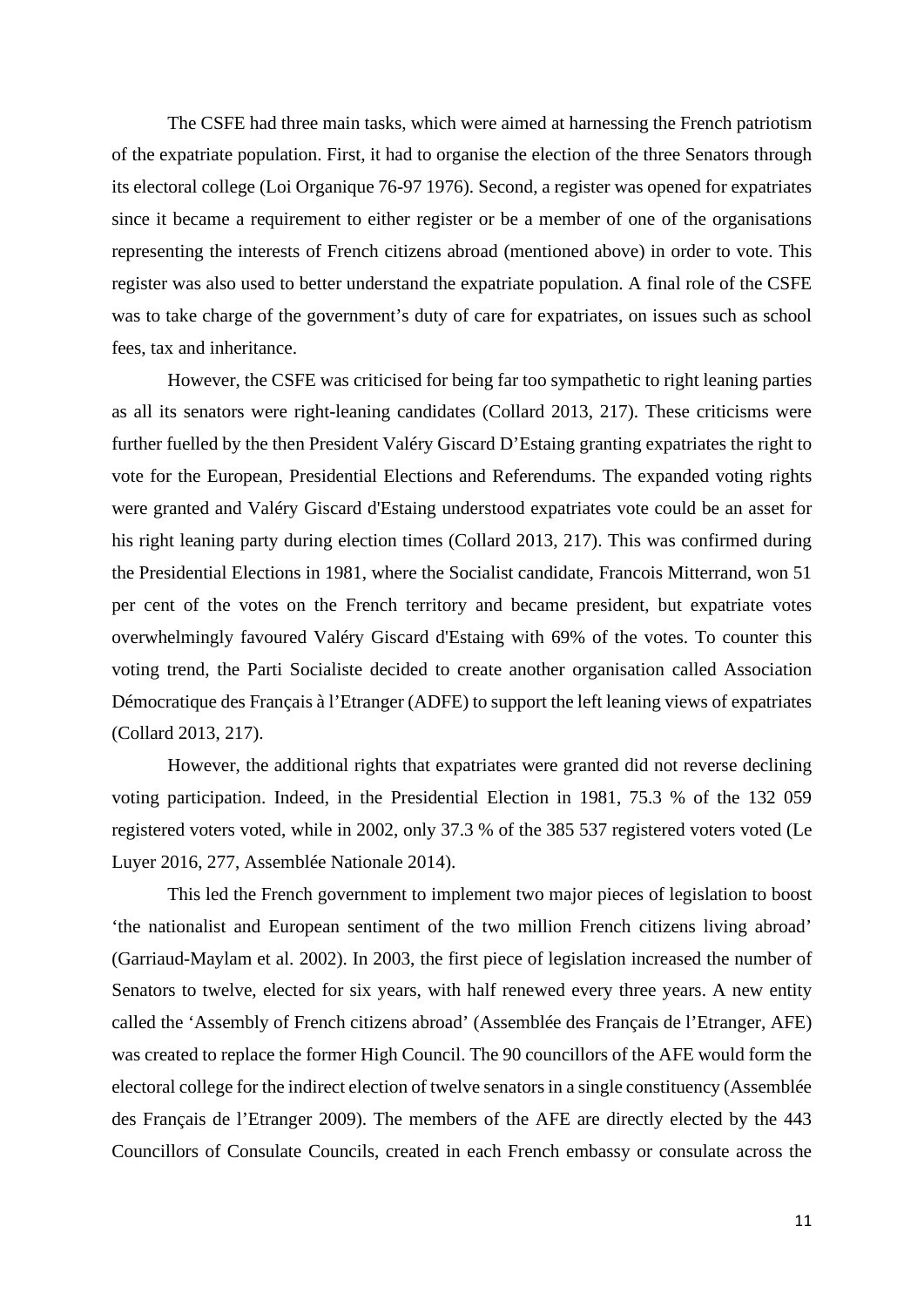world. The 443 councillors are elected for six years in 130 constituencies and have an advisory role (Assemblée des Français de l'Etranger 2009).

The second major piece of legislation in 2008 granted French citizens living abroad the right to elect representatives in the lower house (called 'Deputies') and have the same bicameral representation as citizens living in France. Eleven, out of a total of 577 Deputy representatives would sit in the National Assembly (Assemblée Nationale) and represent the rest of the world, divided into 11 constituencies. The 11th constituency is South Asia-Oceania, made up of 49 countries of the Middle East, South Asia and Oceania. Australia is part of this constituency and, as at the 2017 elections, had seven voting stations for the Presidential and Legislative Elections (Loi organique no 2013-659 du 22 Juillet 2013).

However, the reforms of 2003 and 2008 did not overcome all the major hurdles they were designed to address. Indeed, an extended right to vote did not dramatically boost participation for any elections. While voting participation for the Presidential Elections (second round) between 2007 and 2017 increased from 40.3% in 2007 to 45.84% in 2017, voting participation for the Legislative Election actually declined for the second round, from 20% in 2012 to 18% in 2017 (Ministère de l'Intérieur 2017). It can also be argued that the spike in voting participation in 2017 Presidential Election was due to the predicted qualification of a National Front candidate in the second round which attracted large media attention around the world which could have mobilised voters (BuzzFeed, 2017). Despite the spike, the low voting participation shows a gap between the French government's will to politically engage expatriates, and the timid response of expatriates when voting.

Nor did the reform which created the new entity, AFE, ease criticism of its political bias and of it being 'a tool of electoral propaganda' for the right-leaning party (Dehesdin and Pottier 2011). According to the opposition (the left party), during the 2008 reforms, population increase and distribution were not the real priority of the boundary design for the 11 constituencies. Rather, the opposition accused the right-wing government in place of gerrymandering electoral boundaries to create safe seats. The government was also criticised for choosing an electoral system, that is the two-party majority electoral system, that would favour the right-wing leaning party (Dehesdin and Pottier 2011).

These criticisms were partially confirmed in the following Presidential Elections, although with a smaller margin than prior to the 2008 reforms (Table 3). In 2012, Nicolas Sarkozy, a right-leaning candidate won in the second round against Segolene Royal, a leftleaning candidate, by a margin of 7 points (table 3). In 2017, Emmanuel Macron won by a margin of 78 points.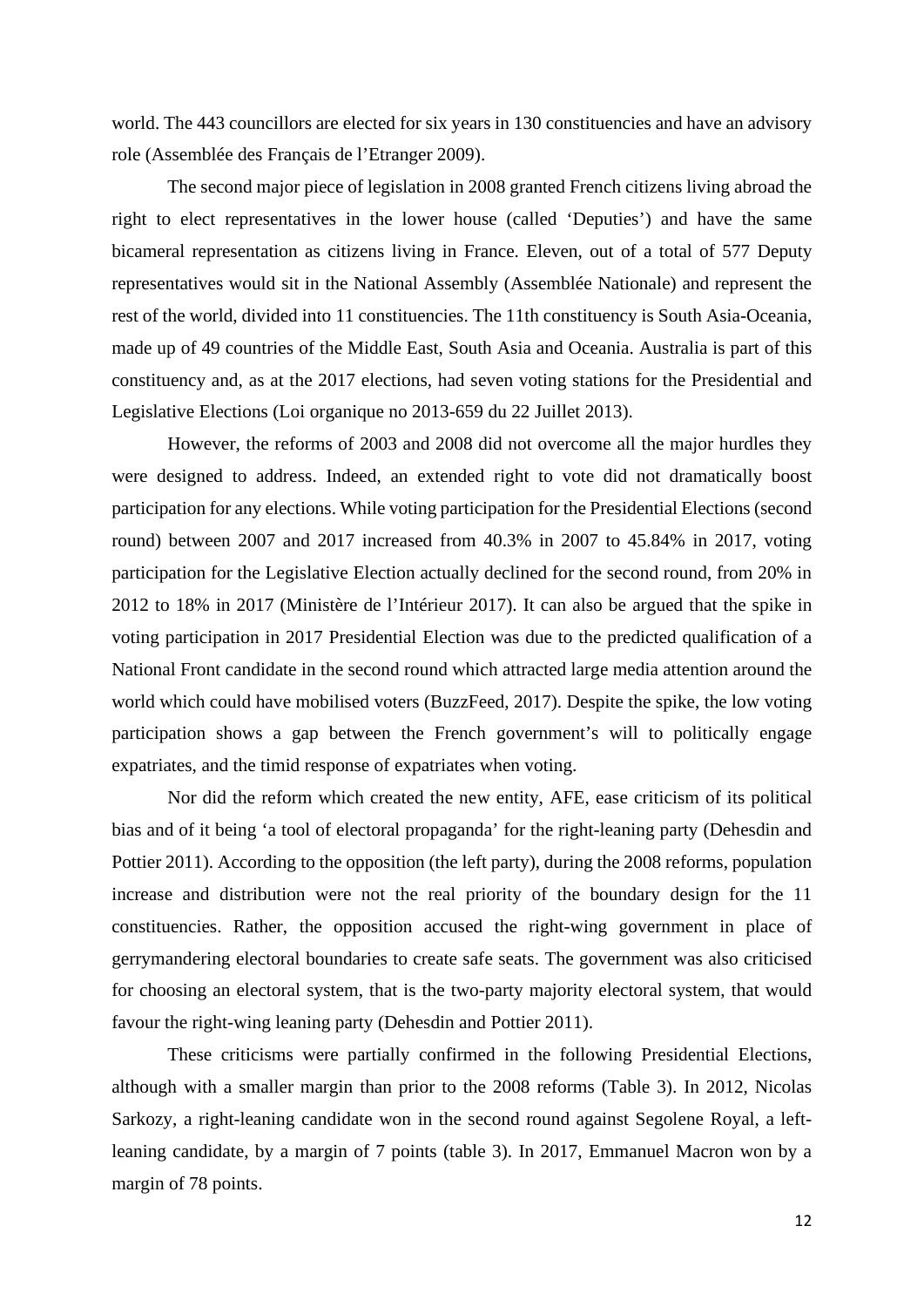While Expatriates tend to vote for a right-leaning candidate, they reject the extremeright candidate. Both the 2002 and 2017 Presidential Elections showed that expatriates rejected extreme-right candidates when they make it through to the second round. In the 2017 Presidential Election, Macron, the 'En Marche' candidate, was facing, and won against, Marine Le Pen, the National Front candidate (Cavagna 2017). In the 2002 Presidential Election, Jacques Chirac, a right-wing leaning candidate, also faced a National Front candidate (Jean Marie Le Pen). Le Pen also lost the election by a large margin, on French territory and abroad. In both cases expatriates overwhelmingly rejected the National Front candidate to a greater degree than their territorially-based compatriots.

However, while the Presidential Elections in 2017 was particular as it involved a National Front candidate, it does not entirely discount the hypothesis of an expatriate voting pattern toward a right leaning candidate. Although it is very difficult to place Macron, the new president, on the political spectrum, as he has declared himself and his party 'En Marche' as being neither left nor right, there are still clues which substantiate the case for him being more right-leaning than left. Macron's place on the political spectrum, his Presidential campaign, policy program, his accession to the presidency have dramatically changed the political landscape. This change has been compared to the Presidential campaign and election of President Valéry Giscard d'Estaing, a right-leaning candidate (De Saint Sauveur 2017). Quatremer claims that Macron is on the right of Valéry Giscard d'Estaing, particularly in matters of social policy and security issues (2017). If we accept this hypothesis, then expatriates' right-leaning views are confirmed by the result of the second round of the Presidential Election where Macron won 89.31 per cent of the expatriate votes (89.07 per cent in Australia) (Ministère de l'Intérieur 2017) – significantly more than the 66.1 per cent won in the general France itself (Table 3).

| <b>Presidential Election 2007</b> | <b>Australia</b> | The world | <b>France</b> |  |  |
|-----------------------------------|------------------|-----------|---------------|--|--|
| Voters turnout $(\%)$             | 36.3             | 42.13     | 83.97         |  |  |
| Sarkozy (%)                       | 55               | 54        | 53.06         |  |  |
| Royale $(\%)$                     | 45               | 46        | 46.94         |  |  |
| Number of voters                  | 3565             | 346 310   | 36.7 million  |  |  |

**Table 3: Results Presidential Elections, Second Round, 2007, 2012 and 2017**

| <b>Presidential Election 2012</b> | <b>Australia</b> | The world | <b>France</b> |
|-----------------------------------|------------------|-----------|---------------|
| Voters turnout $(\%)$             | 36.5             | 42.18     | 80.35         |
| Sarkozy (%)                       | 57.08            | 57.55     | 48.36         |
| Hollande (%)                      | 42.92            | 42.45     | 51.64         |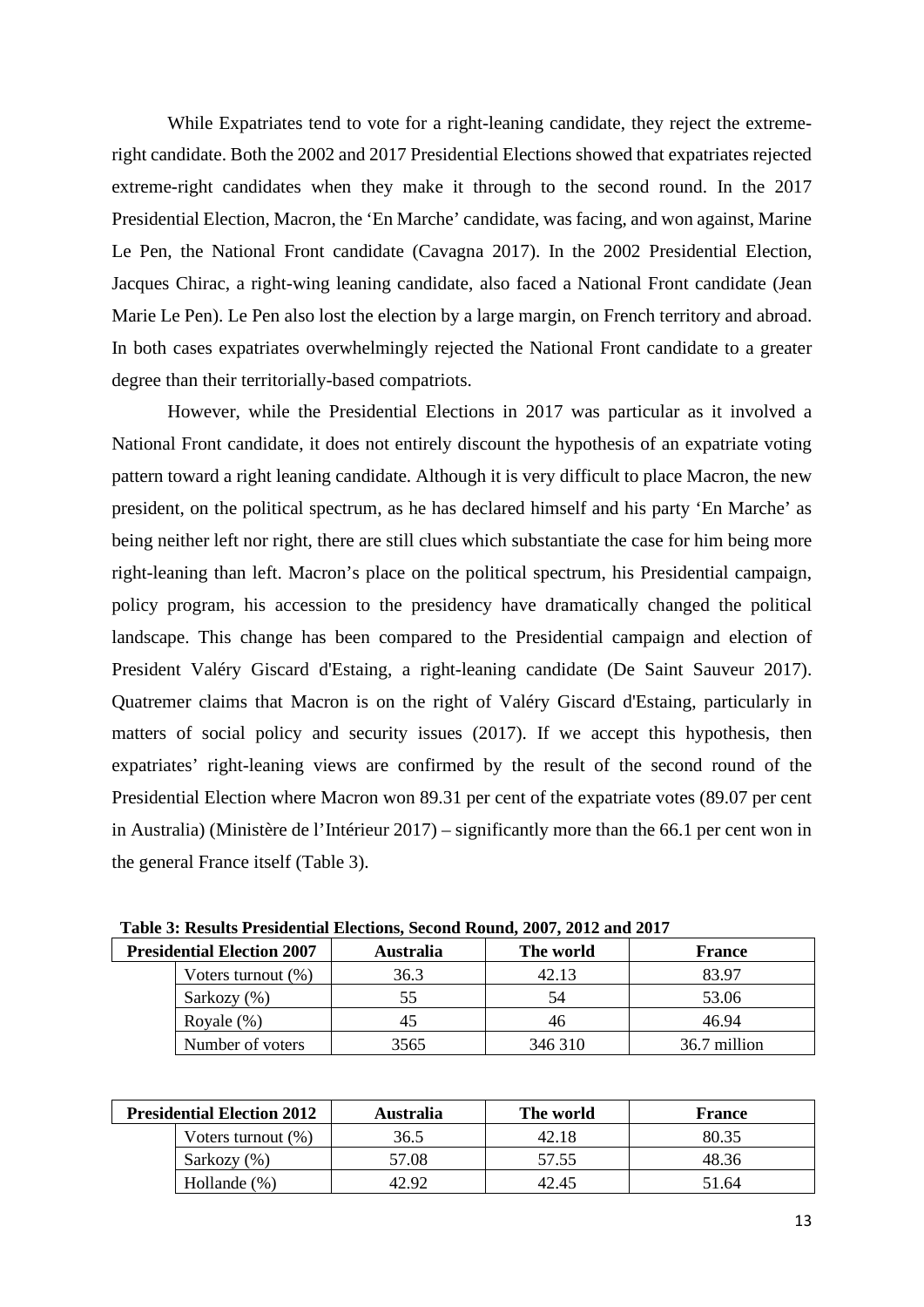| <b>Presidential Election 2017</b> | <b>Australia</b> | The world | <b>France</b> |
|-----------------------------------|------------------|-----------|---------------|
| Voters turnout $(\%)$             | 51.37            | 45.84     | 75.34         |
| Macron $(\%)$                     | 89.07            | 89.31     | 66.1          |
| Le Pen $(\% )$                    | 10.63            | 10.69     | 33.9          |
| Number of voters                  | 8076             | 579 954   | 31 million    |

Source: www.interieur.gouv.fr/Elections/Les-resultats/Presidentielles/elecresult\_\_presidentielle-2017/(path)/presidentielle-2017/FE.html

While Presidential Elections have had similar voting patterns over the years, Legislative Elections have seen several patterns emerging. First, and as on French territory, there is a large difference in voter participation between Presidential and Legislative Elections, where French voters systematically favour Presidential Elections. There is also a declining voting participation on French territory. While expatriate votes are consistently lower in percentage terms than those on French territory, they follow similar voting patterns, and in a more acute way. In 2012, voter turnout for the Presidential Election on French territory was 79 per cent while for the Legislative Election, it was 73 per cent (Ministère de l'Intérieur 2017). In 2017, voter turnout for the second round of the Presidential, was exceptionally low at 74 per cent, while for the Legislative it was 59 per cent, a record low on French Territory. In the same elections, French citizens living abroad similarly favoured Presidential over Legislative Elections (Ministère de l'Intérieur 2017). In 2012, participation by expatriates at the Presidential was 42 per cent while for the Legislative, it was 20.5 per cent. In 2017, voter turnout was 45.84 per cent for the Presidential Elections and only 18 per cent for the Legislatives (Ministère de l'Intérieur 2017). Overall, there has been an increasing number of voters, on French territory and abroad, who have stopped voting, and the difference in participation between the Presidential and Legislative Elections has increased over the years.

Second, the criticism that right-wing party in power in 2008 had gerrymandered eleven constituency boundaries in their favour did not translate into reality in the 2012 Legislative Elections. Despite polls in 2012 which predicted victory for the UMP in nine out of the 11 new constituencies, the UMP obtained only four in the Legislative Elections of 2012 (Ministère de l'Intérieur 2018).

However, the 2017 Legislative Elections confirmed the long-term expatriates right leaning vote pattern. In the 2017 Legislative Elections, candidates affiliated with Macron's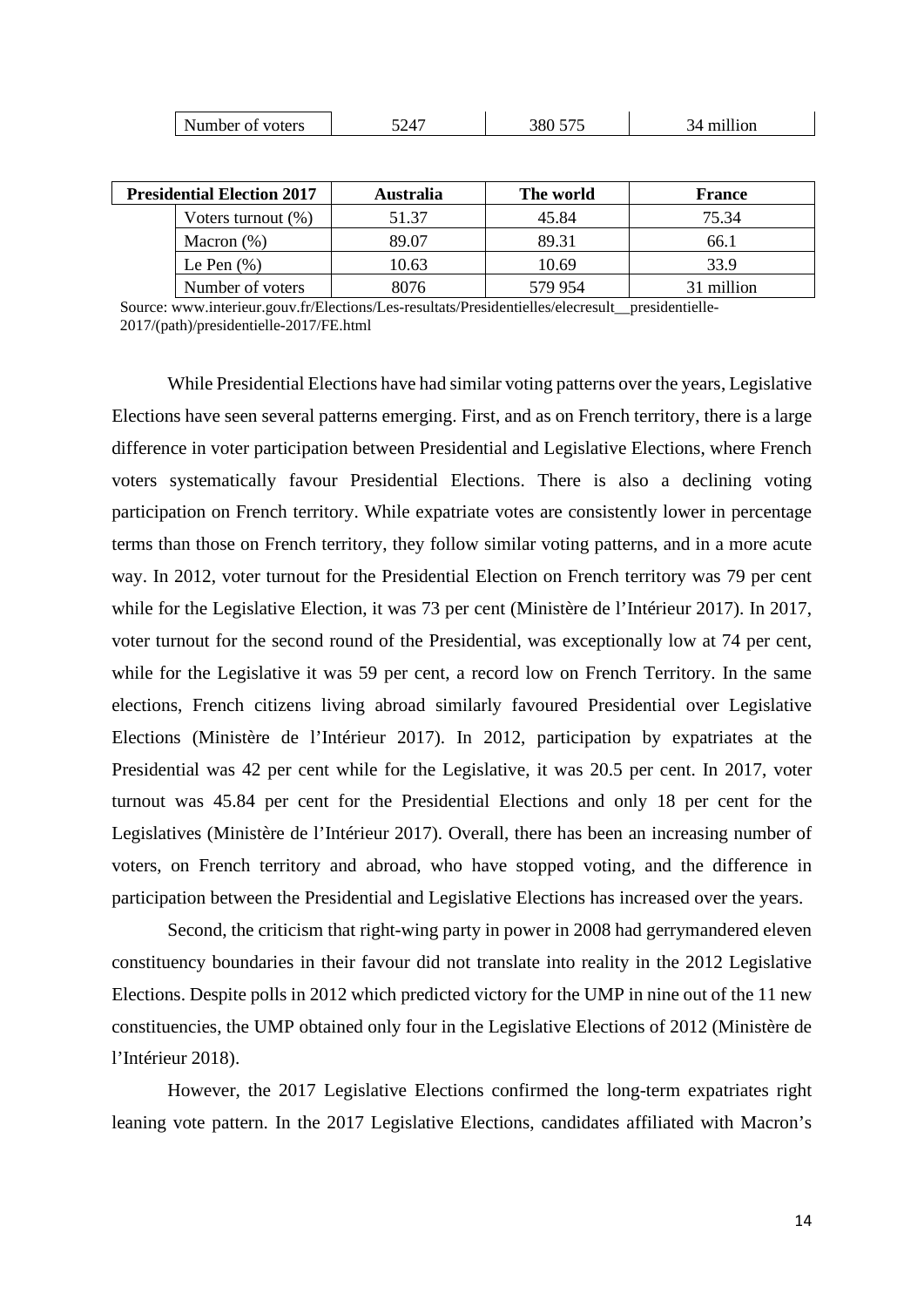party 'En Marche' won 8 out of the 11 constituencies and the traditional right-wing party did not win any (Ministère de l'Intérieur 2017).

Third, very low participation, particularly among expatriates in the Legislative Elections, has sparked debate about both the cost of organising such elections (and the political legitimacy of subsequently elected deputies, discussed below). Organising elections for expatriates is very expensive compared to elections on French territory. In 2017, the Cour des Comptes published a report showing that between 2011 and 2014, the cost of organising elections abroad was €34 million (Cour des Comptes 2017). In 2012 alone, the combined cost of organising the Presidential and Legislative Elections abroad was €20.6 million. The same year, it was calculated that the average cost per voter on French territory was €7.45 while the average cost per expatriate was  $\epsilon 20.5$  (Cour des Comptes 2017). The report provided recommendations to decrease the cost of organising elections abroad. It recommended a transition to paper-free campaigns and elections. Many voters had previously complained about the overwhelming number of documents received from political parties and candidates by mail, often long after the elections themselves were over (Roudin 2017).

The report also acknowledged the deterrent effect of a low number of voting stations combined with long distances that some voters had to cover in order to vote, especially in Australia (Cour des Comptes 2017). For instance, the entire state of Western Australia is served by a single voting station, despite it being 4 times the size of France.

The Cour des Comptes also recommended implementing mechanisms to avoid fraud during the electronic voting process, including through keeping better track of expatriates on the register, given that, in 2012, 20-30 000 voters on the register were no longer expatriates (Cour des Comptes 2017).

Finally, very low voter participation for Legislative Elections has raised significant concerns about the legitimacy deficit of the deputies of the 11 constituencies. The voter turnout for the Legislative Election in the second round for the  $11<sup>th</sup>$  constituency (comprising Australia) was 26% in 2012 and only 22.6% in 2017 (Ministère de l'Intérieur 2017). In 2012, Thierry Mariani – a right-wing candidate – won with only 10 390 votes out of a possible 79 171 registered voters. Anne Genetet – the En Marche candidate in 2017, obtained 54.11 % of the vote in the first round, but because voter participation was so low (at only 22,6%), it needed to have that majority confirmed through a second round – something that would not have been necessary had voter participation exceeded 25%. In the second round, Genetet won with 71.72 %, but again with the limited legitimacy of only 14 367 votes, out of a possible 92 761 registered (Ministère de l'Intérieur 2017).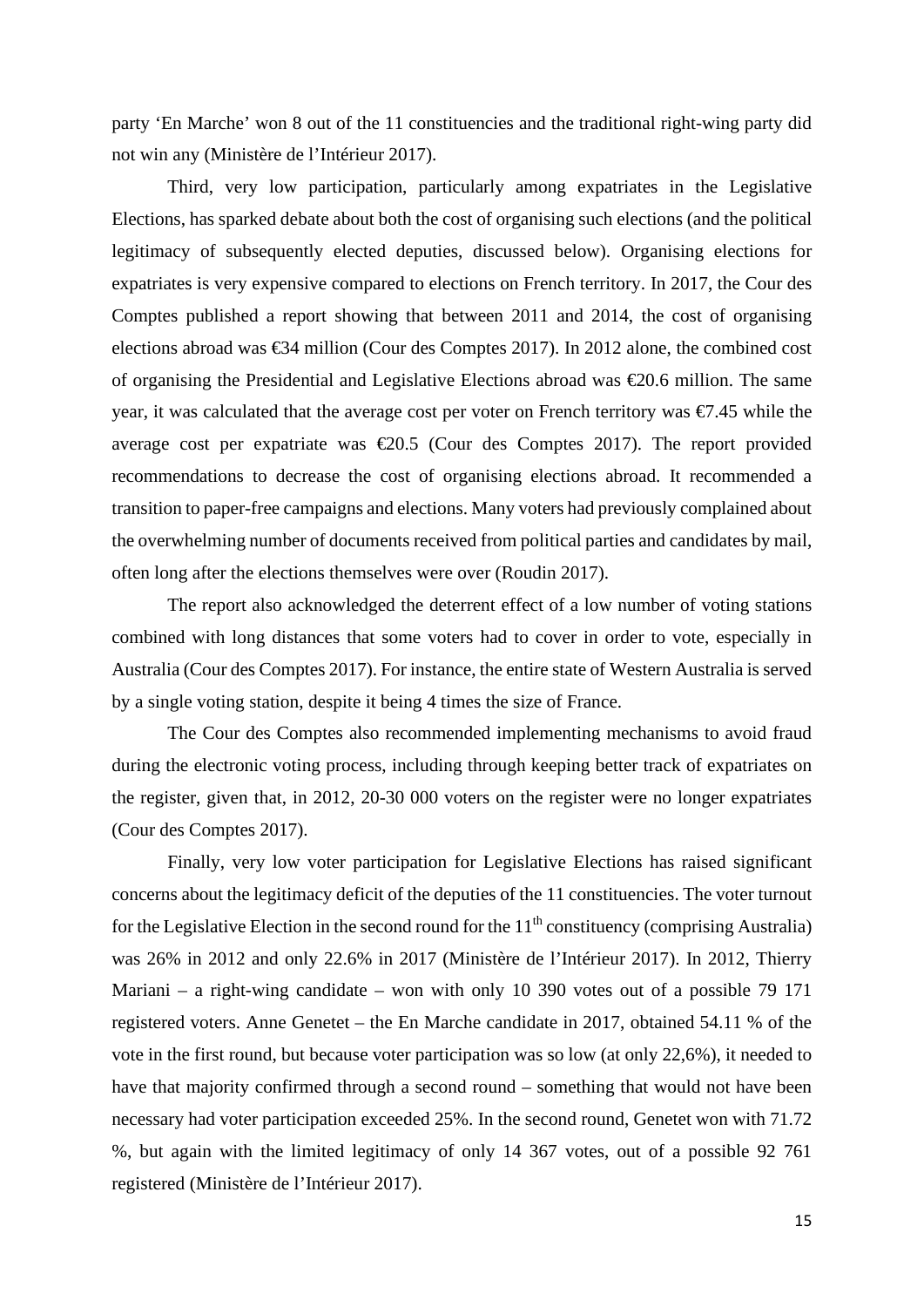This low voter participation could trigger a crisis of political legitimacy if and when expatriateelected deputies cast deciding ballots for crucial pieces of legislation in the French Parliament. In such cases, and although 'deputies are elected to the national Assembly on a national mandate to represent 'the whole nation'' (Collard 2017), the balance of power is effectively in the hands of a few deputies elected by a very small number of expatriates, who in many cases will not be affected by the consequences of territorially-based legislation for as long as they are living abroad.

#### **Conclusion**

The significance of expatriate voting in the case of Italian and French eligible voters in Australia demonstrates a difference, in some cases a significant difference, in terms of voting behaviour than their compatriots in country. Italians in Australia in the 2016 Constitutional referendum proposals voted in favour – clearly in favour - whereas in Italy it was a definitive NO to the constitutional reforms. In the 2013 Italian elections, the vote in Australia by eligible Italian voters was to not vote for the Five Star movement and to give a stronger vote to the Mario Monti. Similarly, while French expatriate voters have rejected National Front candidates, they have systematically favoured right-leaning candidates, resulting in voting sometimes in the opposite way than their compatriots in country, while not altering the outcomes of the votes. There is also a gap between the French government's attempt to engage its expatriates in the political and electoral process, and the response of expatriates themselves. Over the years, the French government has extended right to vote for expatriates in multiple elections, but expatriate voter participation is at a record low.

Hence, there is evidence that political preferences abroad do not necessarily reflect the same electoral voting patterns in country – both in Italy and France. Those living abroad, in this case Australia, provide different political choices compared to domestic districts as the transnational community can be influenced by the political context of their host country. Whether pundits, policy makers, political parties wish to re-examine these possibilities is occurring in Italy but not in France thus far. If and when external voting ends up altering the internal result, then we would expect there would be a re-evaluation of the impact of external voting. This is still to happen.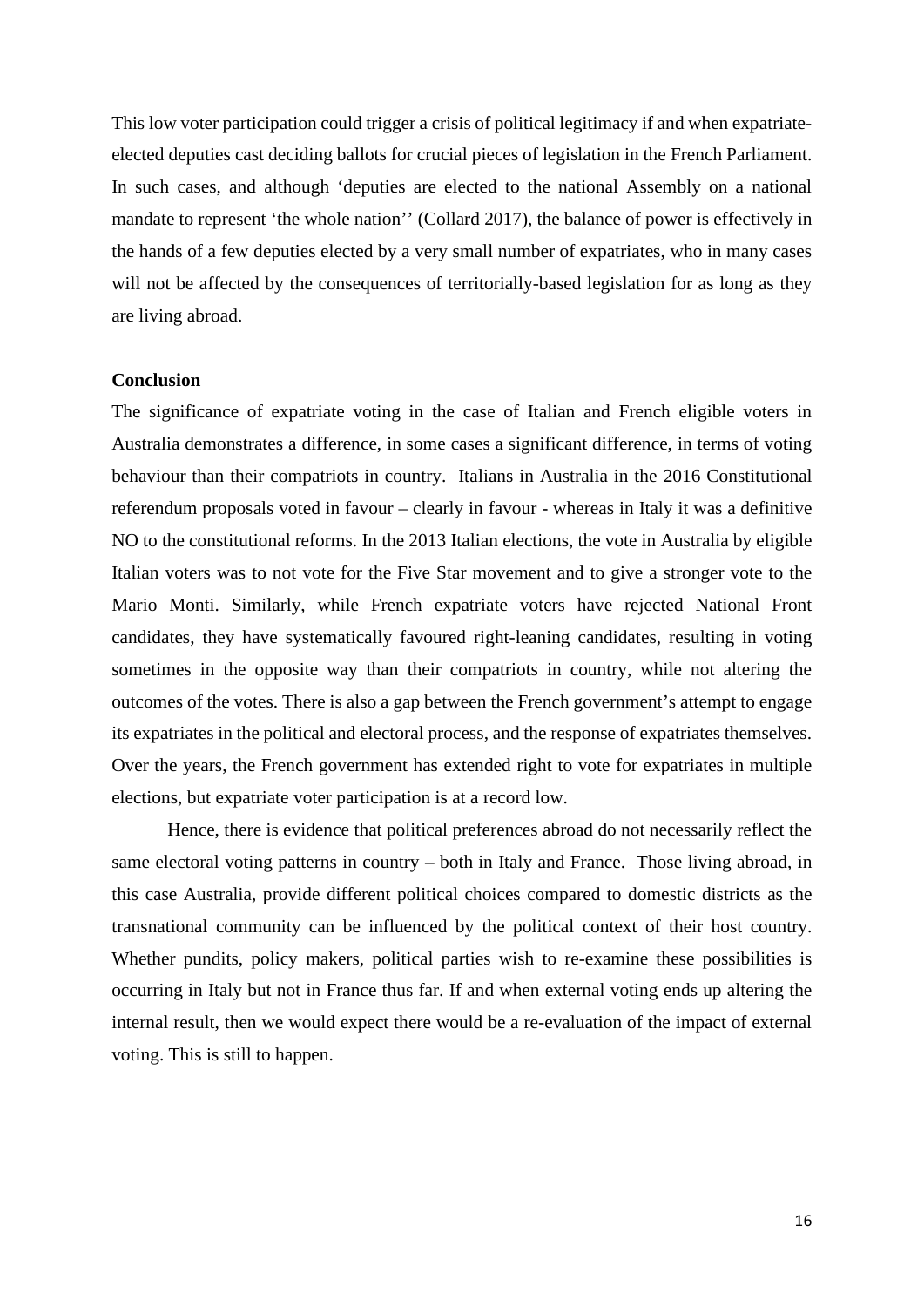# **References**

Assemblée des Français de l'Etranger, 2009, Historique, Available at [http://www.assemblee](http://www.assemblee-afe.fr/historique,16.html)[afe.fr/historique,16.html,](http://www.assemblee-afe.fr/historique,16.html) viewed 15 February 2018.

Assemblée Nationale, 2014, Rapport Visant à Instaurer le Vote par Voie Electronique des Français de L'Etranger à l'Election Présidentielle et à l'Election des Représentants au Parlement Européen, [http://www.assemblee-nationale.fr/14/rapports/r2235.asp,](http://www.assemblee-nationale.fr/14/rapports/r2235.asp) viewed 18 February 2018.

Barry, K. 2006, Home and Away: The Construction of Citizenship in an Emigration Context, New York University Public Law and Legal Theory Working Papers.

Battiston, S & Mascitelli, B. 2008, The challenges to democracy and citizenship surrounding the vote to Italians overseas, Modern Italy, Vol. 13, No. 3, August 2008, 261-280.

Bauböck, R. 2007, Stakeholder Citizenship and Transnational Political Participation: A Normative Evaluation of External Voting, Fordham Law Review 75, no. 5, pp. 2393-2447

Bauböck, R. 2009, The Rights and Duties of External Citizenship. Citizenship studies, vol.13, no 5: 475-499.

Béglé, J. 2017, Les Expatriés ont le même poids électoral que Paris. Le Point, [http://www.lepoint.fr/presidentielle/les-expatries-ont-le-meme-poids-electoral-que-paris-01-](http://www.lepoint.fr/presidentielle/les-expatries-ont-le-meme-poids-electoral-que-paris-01-04-2017-2116460_3121.php) [04-2017-2116460\\_3121.php,](http://www.lepoint.fr/presidentielle/les-expatries-ont-le-meme-poids-electoral-que-paris-01-04-2017-2116460_3121.php) viewed 15 February 2019.

Belouezzane, S. 2017, Présidentielle 2017: Abstention Record pour un Second Tour depuis l'Election de 1969, Le Monde, Paris.

Brennetot, A. Colange, C. 2009, L'Expatriation Française, un Enjeu Géopolitique Emergent, M@ppemonde, 95, No. 2, pp. 1-19.

BuzzFeed 2017, The British can't stop talking about Marine Le Pen, https://www.buzzfeed.com/albertonardelli/this-analysis-shows-how-the-british-press-isfixated-on-mari?utm\_term=.asN5rWz33#.stGxy5jQQ

Cavagna, L. 2017, Les Francais de l'Etranger ont Massivement Voté pour Emmanuel Macron, Le Figaro, Available at [http://www.lefigaro.fr/elections-/presidentielles/2017/04/24-](http://www.lefigaro.fr/elections-/presidentielles/2017/04/24-/35003-20170424ARTFIG00282-les-francais-de-l-etranger-ont-massivement-vote-pour-emmanuel-macron.php) [/35003-20170424ARTFIG00282-les-francais-de-l-etranger-ont-massivement-vote-pour](http://www.lefigaro.fr/elections-/presidentielles/2017/04/24-/35003-20170424ARTFIG00282-les-francais-de-l-etranger-ont-massivement-vote-pour-emmanuel-macron.php)[emmanuel-macron.php,](http://www.lefigaro.fr/elections-/presidentielles/2017/04/24-/35003-20170424ARTFIG00282-les-francais-de-l-etranger-ont-massivement-vote-pour-emmanuel-macron.php) viewed 15 February 2018.

Collard, S. 2013, The Expatriate Vote in the French Presidential and Legislative Elections of 2012: A Case of Unintended Consequences, *Parliamentary Affairs* 66, No. 1, pp. 213-233.

Consulat Général de France à Sydney 2017, Résultats du 2nd tour des Présidentielles 2017, Available at <https://au.ambafrance.org/Resultats-du-2nd-tour-des-Presidentielles-2017>, viewed 15 February 2018.

Cour des Comptes 2017, Référé de la Cour des Comptes sur l'Organisation des Elections pour les Français de l'Etranger, Cour des Comptes, Available at [https://www.ccomptes.fr/fr/-](https://www.ccomptes.fr/fr/-publications/lorganisation-des-elections-pour-les-francais-etablis-hors-de-france)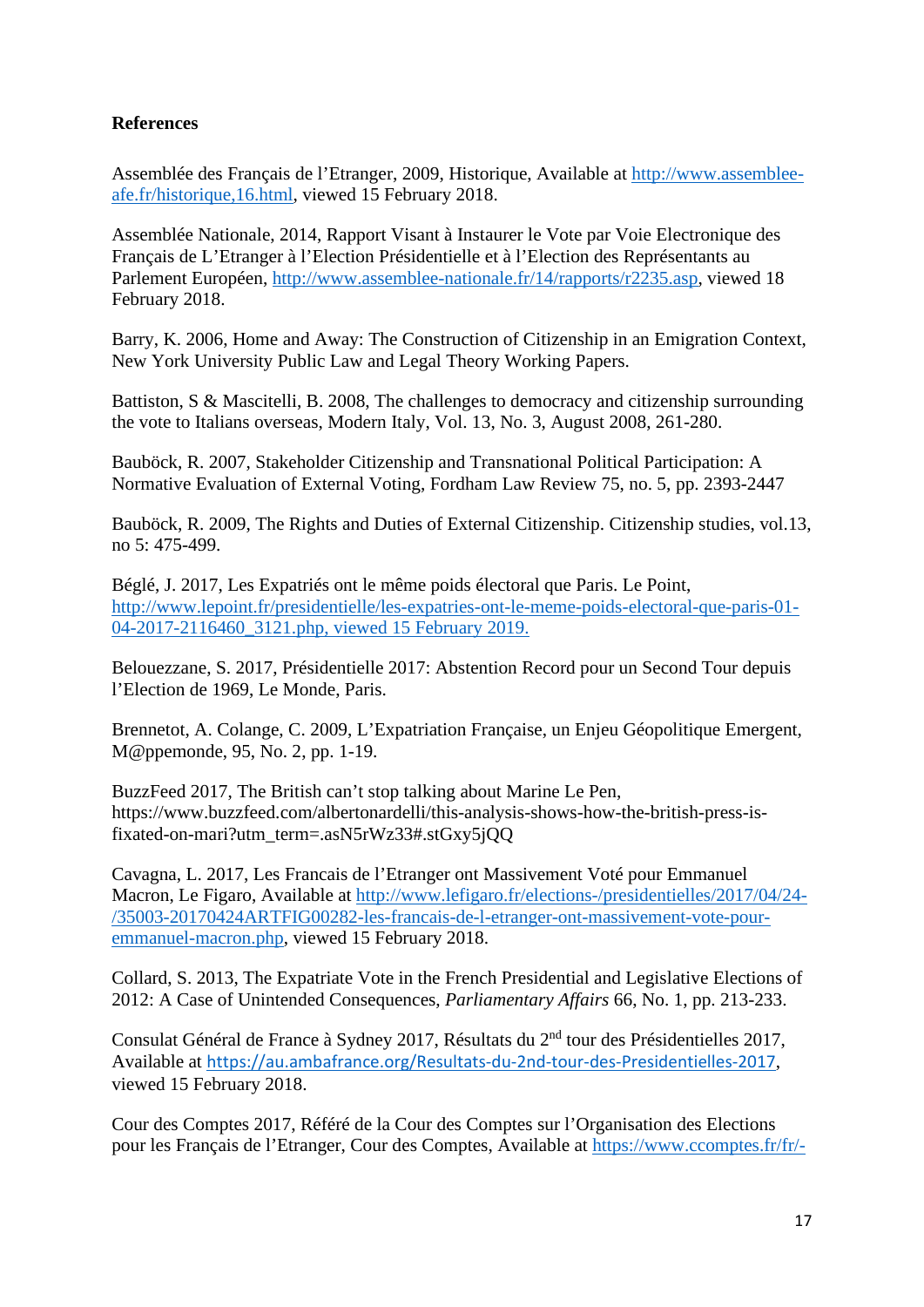[publications/lorganisation-des-elections-pour-les-francais-etablis-hors-de-france,](https://www.ccomptes.fr/fr/-publications/lorganisation-des-elections-pour-les-francais-etablis-hors-de-france) viewed 15 February 2018.

Dehesdin, C. and Pottier, J-M. 2011, Les Legislatives des Français de l'Etranger, pas si Ingagnables pour la Gauche. Available at [http://www.slate.fr/story/47327/legislatives](http://www.slate.fr/story/47327/legislatives-francais-etranger)[francais-etranger,](http://www.slate.fr/story/47327/legislatives-francais-etranger) viewed 15 February 2018.

De Saint Sauveur, C. 2017, Macron, Héritier de Giscard, Le Parisien, Available at [http://www.leparisien.fr/politique/newsletter/macron-heritier-de-giscard-19-10-2017-](http://www.leparisien.fr/politique/newsletter/macron-heritier-de-giscard-19-10-2017-7343484.php) [7343484.php,](http://www.leparisien.fr/politique/newsletter/macron-heritier-de-giscard-19-10-2017-7343484.php) viewed 18 February 2018.

DW (DEUTSCHE VELLE) 2017, Why are German and Turkish relations so strained? http://www.dw.com/en/why-are-german-and-turkish-relations-so-strained/g-41232585 Consulted 29 September 2017.

Garriaud-Maylam, J., Dufoix, S., Guerassimoff, C., De Tinguy, A. 2010, Un Pays Pionnier. La Représentation Politique des Expatriés en France, *Loin des Yeux, près du Cœur. Les Etats et leurs Expatriés*, Presses de la Fondation Nationale de Sciences Politiques, Paris, pp.105- 127.

Hutcheson, D. & Arrighi, J. 2014, Keeping Pandora's Box Half-Shut': A Comparative Inquiry into the Institutional Limits of External Voting in EU Member States, ECPR General Conference, Glasgow (UK).

IDEA & IFE 2007, Voting from Abroad: The International IDEA Handbook, IDEA & IFE Stockholm and Mexico City.

IOM (International Organisation for Migration) 2010, Migration and Transnationalism : Opportunities and Challenges, 9-10 March 2010, Background paper.

King, R. 2012, Geography and Migration Studies: Retrospect and Prospect, Population, Space and Place, vol. 18. No. 2.

Lafleur, J.M. 2008, Political Transnationalism and the State., IEP Paris et Ulg: Paris et Liège.

Le Luyer, D. 2016, Citoyenneté et Appartenance Territoriale des Expatriés Français, CIST2016 Proceedings, En Quête de Territoire(s).

Levitt, P. & de la Dehesa, R. 2003, 'Transnational Migration and the Redefinition of the State: Variations and Explanations', Ethnic and Racial Studies, vol. 26, no.4: 587-611.

Loi Organique no 76-97 31st January 1976, Available at [https://www.legifrance.](https://www.legifrance.-gouv.fr/affichTexte.do?cidTexte=JORFTEXT000000510005&fastPos=1&fastReqId=707363556&categorieLien=id&oldAction=rechTexte) [gouv.fr/affichTexte.do?cidTexte=JORFTEXT000000510005&fastPos=1&fastReqId=707363](https://www.legifrance.-gouv.fr/affichTexte.do?cidTexte=JORFTEXT000000510005&fastPos=1&fastReqId=707363556&categorieLien=id&oldAction=rechTexte) [556&categorieLien=id&oldAction=rechTexte,](https://www.legifrance.-gouv.fr/affichTexte.do?cidTexte=JORFTEXT000000510005&fastPos=1&fastReqId=707363556&categorieLien=id&oldAction=rechTexte) viewed 18 February 2018.

Loi Organique no 2013-659 22 July 2013, Available at

[https://www.legifrance.gouv.fr/affichTexte.do?cidTexte=JORFTEXT000028056454&fastPos](https://www.legifrance.gouv.fr/affichTexte.do?cidTexte=JORFTEXT000028056454&fastPos=2&fastReqId=2112975812&categorieLien=id&oldAction=rechTexte) [=2&fastReqId=2112975812&categorieLien=id&oldAction=rechTexte,](https://www.legifrance.gouv.fr/affichTexte.do?cidTexte=JORFTEXT000028056454&fastPos=2&fastReqId=2112975812&categorieLien=id&oldAction=rechTexte) viewed 18 February 2018.

Lopez-Guerra, C. 2005, 'Should Expatriates Vote?' Journal of Political Philosophy, vol.13, no2: 219-234.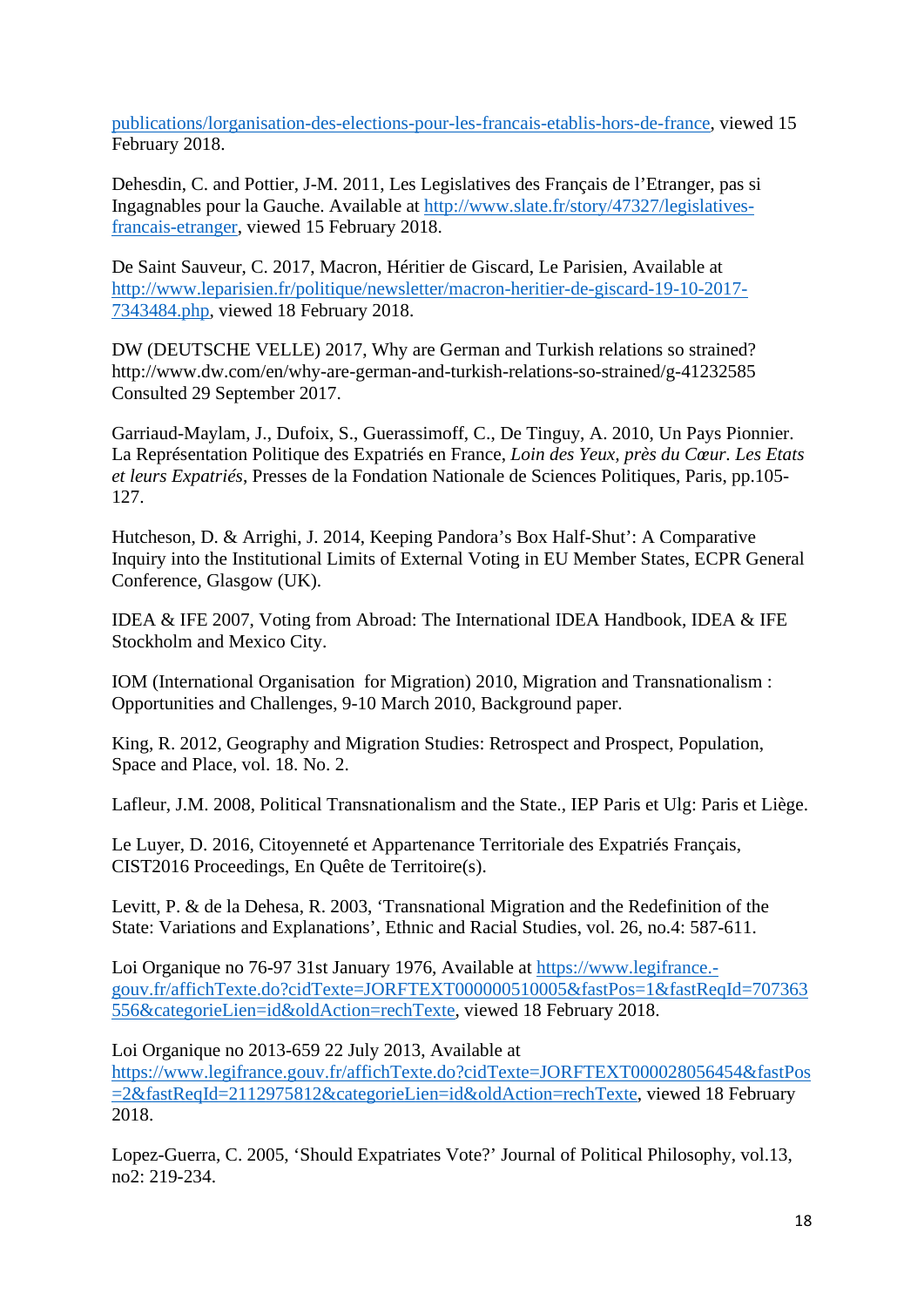Mares, P. 2016, Not quite Australia, text publishing Melbourne, Melbourne.

Mascitelli, B., Steele R & Battiston, S. 2013, The 2001 Italian Expatriate Vote: Was it worth it? Peter Lang, Bern.

Mascitelli, B. & Battiston, S. 2008, The Italian Expatriate Vote in Australia. Connor Court Publishing, Ballan, Australia.

Ministère de L'Intérieur 2017, Elections, Available at [https://www.interieur.gouv.](https://www.interieur.gouv.-fr/Elections) [fr/Elections,](https://www.interieur.gouv.-fr/Elections) viewed 18 February 2018.

Ministero dell'Interno, 2017, [http://elezionistorico.interno.gov.it/index.php?tpel-](http://elezionistorico.interno.gov.it/index.php?tpel-=C&dtel=24/02/2013&tpa=E&tpe=A&lev0=0&levsut0=0&es0=S&ms=S) [=C&dtel=24/02/2013&tpa=E&tpe=A&lev0=0&levsut0=0&es0=S&ms=S,](http://elezionistorico.interno.gov.it/index.php?tpel-=C&dtel=24/02/2013&tpa=E&tpe=A&lev0=0&levsut0=0&es0=S&ms=S) viewed 18 February 2018.

Portes, A. 1999, 'Towards a New World – The Origin and Effects of Transnational Activities', Ethnic and Racial Studies, vol 22, no.2: 465-477.

Quatremer, J. 2017, Emmanuel Macron, un Monarque à la Giscard plus Conservateur que Liberal, Liberation, Available at [http://www.liberation.fr/politiques/2017/12/29/emmanuel](http://www.liberation.fr/politiques/2017/12/29/emmanuel-macron-un-monarque-a-la-giscard-plus-conservateur-que-liberal_1619637)[macron-un-monarque-a-la-giscard-plus-conservateur-que-liberal\\_1619637,](http://www.liberation.fr/politiques/2017/12/29/emmanuel-macron-un-monarque-a-la-giscard-plus-conservateur-que-liberal_1619637) viewed 18 February 2018.

Ricout, G. 1999, 'L'expatriation : les Français Etablis Hors de France, acteurs du rayonnement international de notre pays', report presented by the External Relations Department, Conseil Economique et Sociale, Paris, France.

Roudin, C. 2017, Elections, Les Français de l'Etranger votent peu et ça coûte cher, La Croix, Available at : [https://www.la-croix.com/France/Politique/Elections-Francais-letranger-votent](https://www.la-croix.com/France/Politique/Elections-Francais-letranger-votent-coute-cher-2017-01-12-1200816706)[coute-cher-2017-01-12-1200816706,](https://www.la-croix.com/France/Politique/Elections-Francais-letranger-votent-coute-cher-2017-01-12-1200816706) viewed 18 February 2018.

Rubio-Marin, R. 2006, 'Transnational Politics and the Democratic Nation-State: Normative Challenges of Expatriate Voting and Nationality Retention of Emigrants', New York University Law Review, vol. 81, no.1: 117-147.

Sartori, G. 2004, Mala Tempora, Rioma-Bari: Editori Laterza.

Tarli, Barbieri G. 2007, Il Voto degli Italiani All'estero: Una Riforma Sbagliata. In Proporzionale ma non troppo – Le Elezioni Politiche del 2006, eds. R. D'Alimonte and A. Chiaramonte, Bologna : Il Mulino.

Vigevani, G. E. 2002, 'Il Voto All'estero: Interrogativi della "Riserva Indiana" per i Candidati', Quaderni Costituzionali: 348-351.

Vertovec, S. 2004, 'Migrant Transationalism and Modes of Transformation', Center for Migration Studies of New York, vol. 28, no. 3: 970-1001.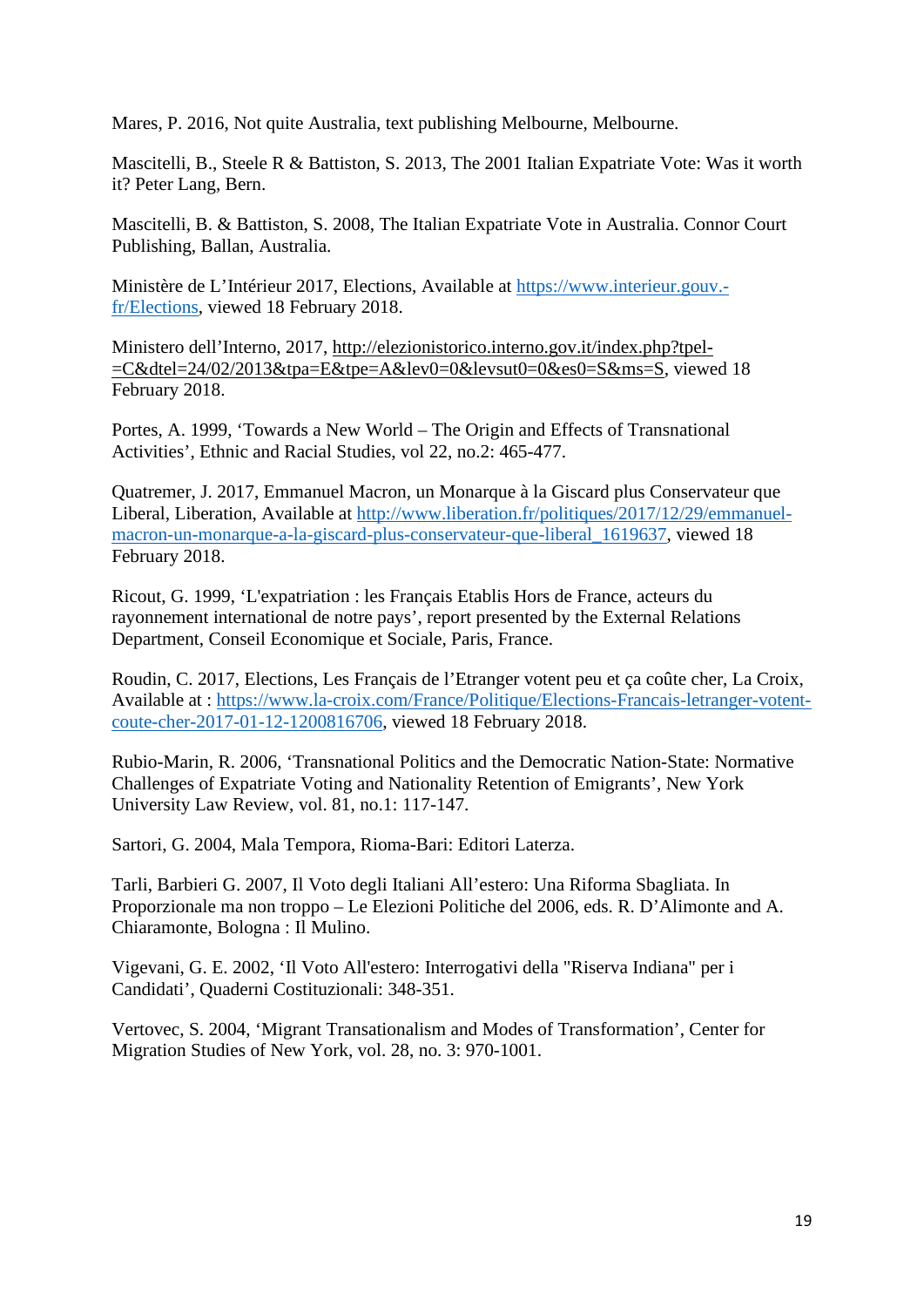### **Table 1: 2013 elections – House of Deputies results for the external college Africa, Asia, Oceania and Antarctica (AAOA)**

| Party or Electoral Coalition | Total number of vote | % of vote | Seats allocated |
|------------------------------|----------------------|-----------|-----------------|
|                              |                      |           |                 |
| <b>Democratic Party</b>      | 14,741               | 33.16     |                 |
|                              |                      |           |                 |
| With Monti for Italy         | 12,872               | 28.96     |                 |
|                              |                      |           |                 |
| People for Freedom Party     | 10,103               | 22.73     |                 |
|                              |                      |           |                 |
| <b>Five Star Movement</b>    | 6,728                | 15.13     |                 |
|                              |                      |           |                 |
| Electoral turnout            |                      | 30.01     |                 |
|                              |                      |           |                 |

Source: http://www.corriere.it/Speciali/Politica/2013/elezioni/SEAS/politiche/camera/estero/20130224000000- \_18\_ESTERO\_ES.shtml

#### **Table 2: 2008 election – House of Deputies results for the external college Africa, Asia, Oceania and Antarctica (AAOA)**

| Party or Electoral Coalition | Total number of vote | % of vote | Seats allocated |
|------------------------------|----------------------|-----------|-----------------|
| <b>Democratic Party</b>      | 21.295               | 44.66     | 1               |
| People for Freedom Party     | 20,533               | 43.06     |                 |
| Union of the Centre          | 3,027                | 6.34      |                 |
| The Rainbow left             | 1,717                | 3.6       |                 |
| Socialist party              | 1,110                | 2.32      |                 |
| Electoral turnout            |                      | 37.91     |                 |

Source: http://www.corriere.it/Speciali/Politica/2013/elezioni/SEAS/politiche/camera/estero/20130224000000- \_18\_ESTERO\_ES.shtml

#### **Table 3: Results Presidential Elections 2007, 2012 and 2017**

| <b>Presidential Election 2007</b> | Australia | The world | r rance |
|-----------------------------------|-----------|-----------|---------|
| Voters turnout $(\%)$             | 36.3      |           |         |